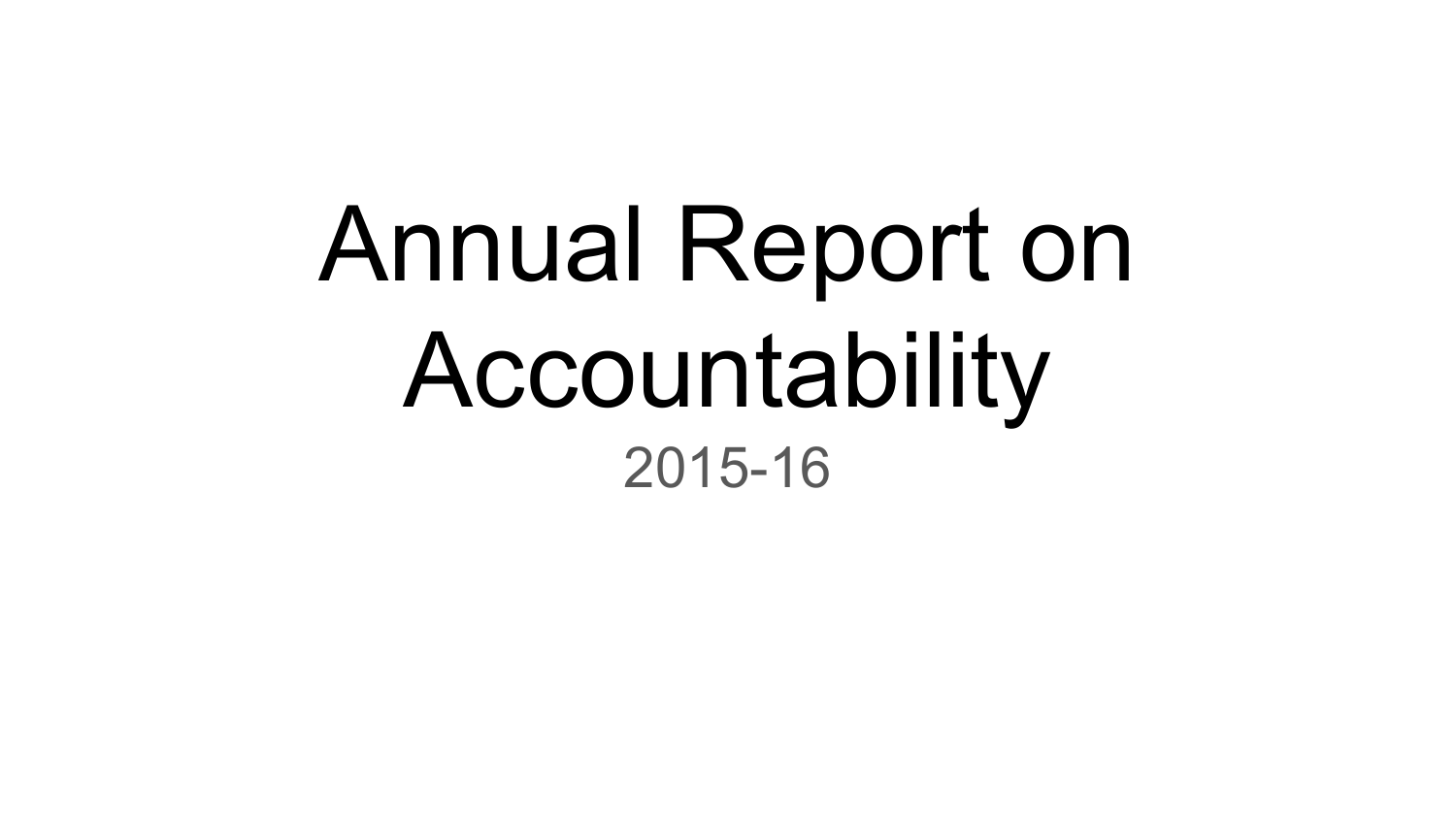#### Agenda

WBWF

Assessment Summaries

Overall Summary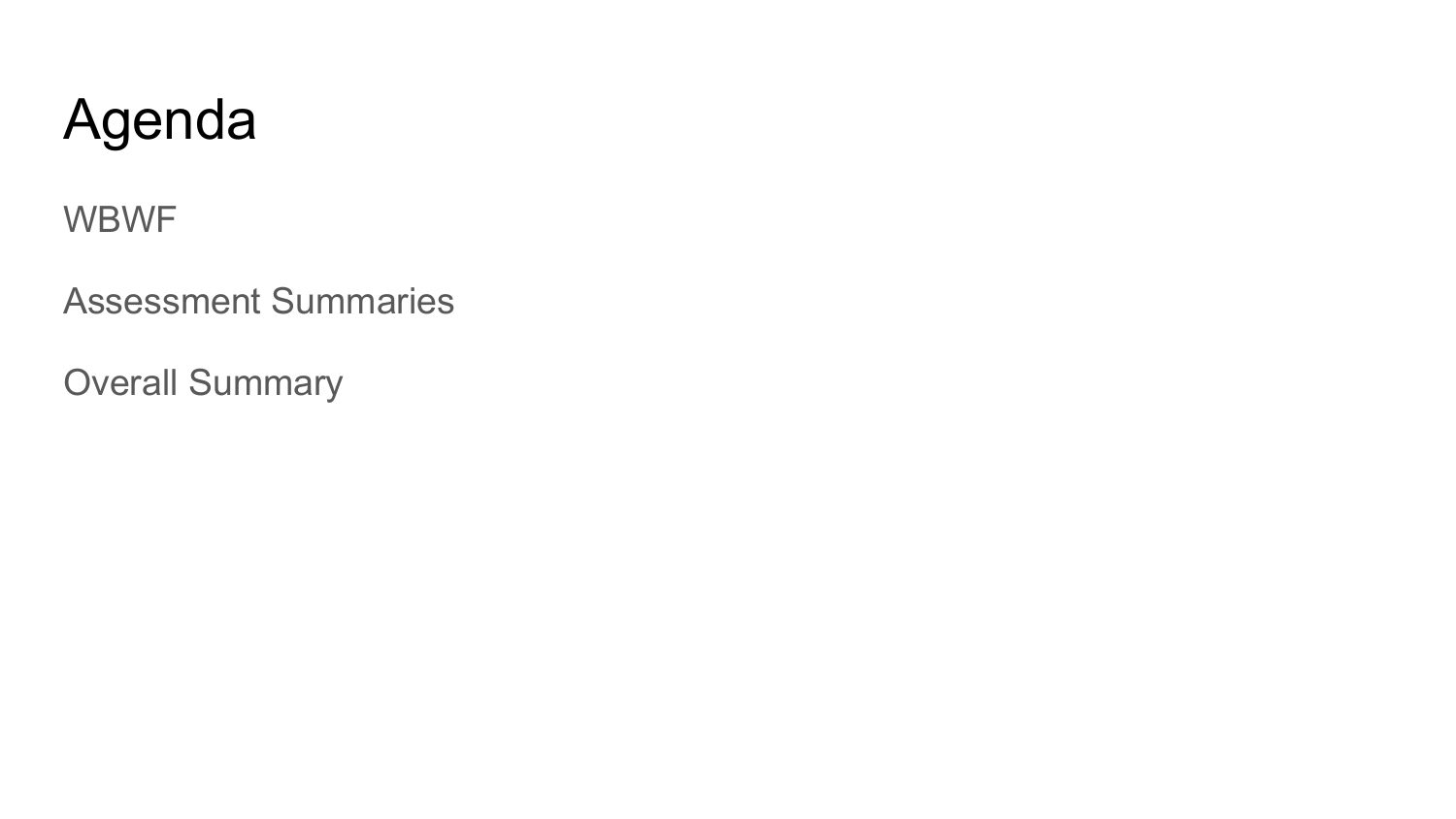#### WBWF

- 1. Kindergarten Readiness
- 2. Third Grade Literacy
- 3. Achievement Gap Reduction
- 4. College and Career Readiness
- 5. Graduation Rate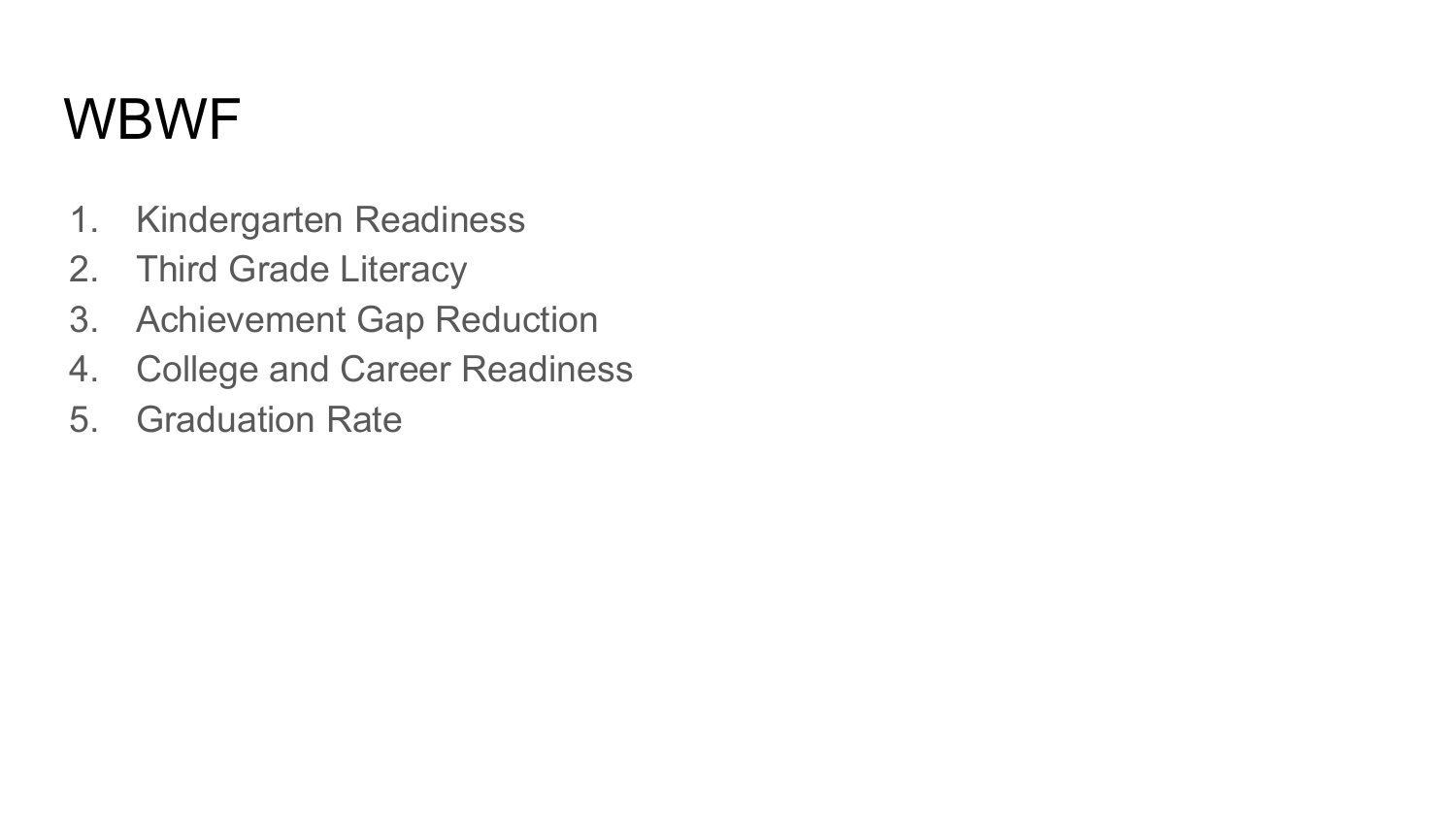#### Kindergarten Readiness

All Pre-K students attending our Community Education Tiger Kids Club and/or ECFE program will be ready for Kindergarten.

Result: 10 of 60 (16.6%)students from TKC/ECFE receiving remedial services

#### Goal Not Met

Of the 88 students not in either of these programs, 29 required remedial services (32.9%).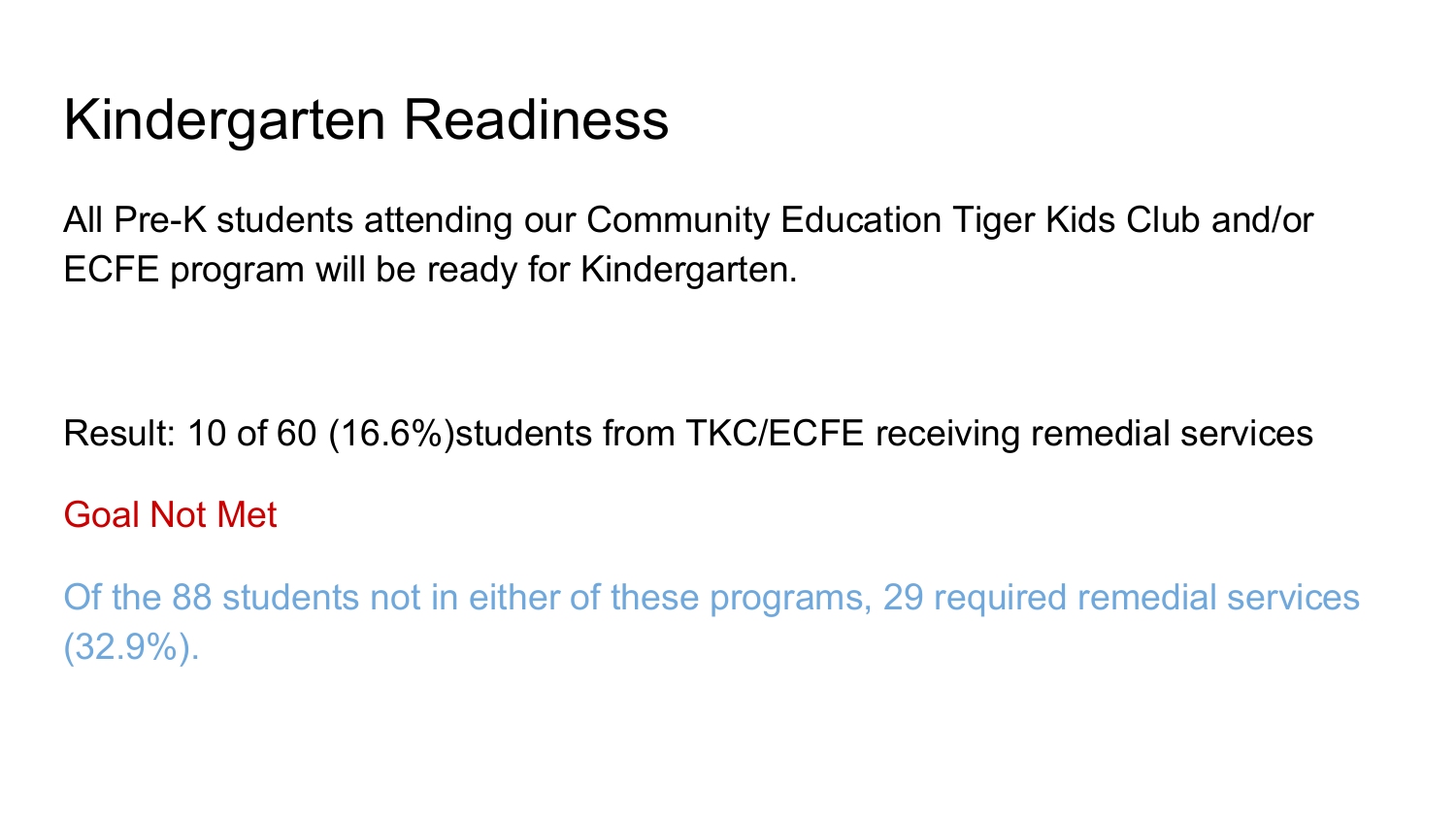#### Third Grade Literacy

The Elementary School will increase the percentage of third grade students earning a proficient score on the MCA Reading Assessment from 79.6% in 2015 to 81.6% in 2016.

Result: 79.9%; Goal Not Met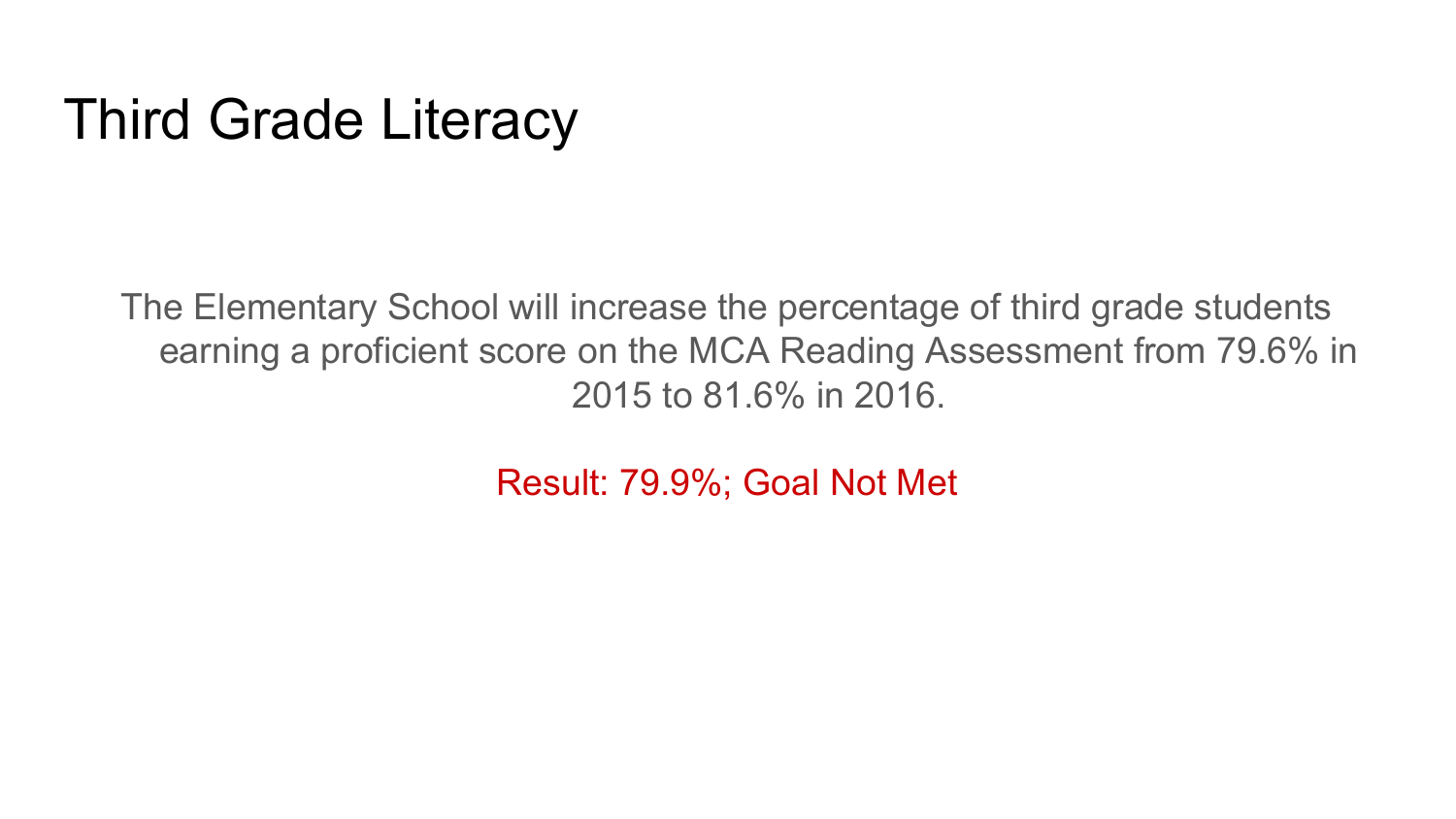#### Achievement Gap Reduction

#### **Elementary School**

- 1) The Elementary School will reduce the Achievement Gap by decreasing the Achievement Gap Reduction Math score from -0.1001 in 2015 to -0.2 in 2016. Result: -0.099; Goal Not Met
- 2) The Elementary School will reduce the Achievement Gap by decreasing the Achievement Gap Reduction Reading score from 0.4574 in 2015 to 0.0000 in 2016.

Result: 0.0974; Goal Not Met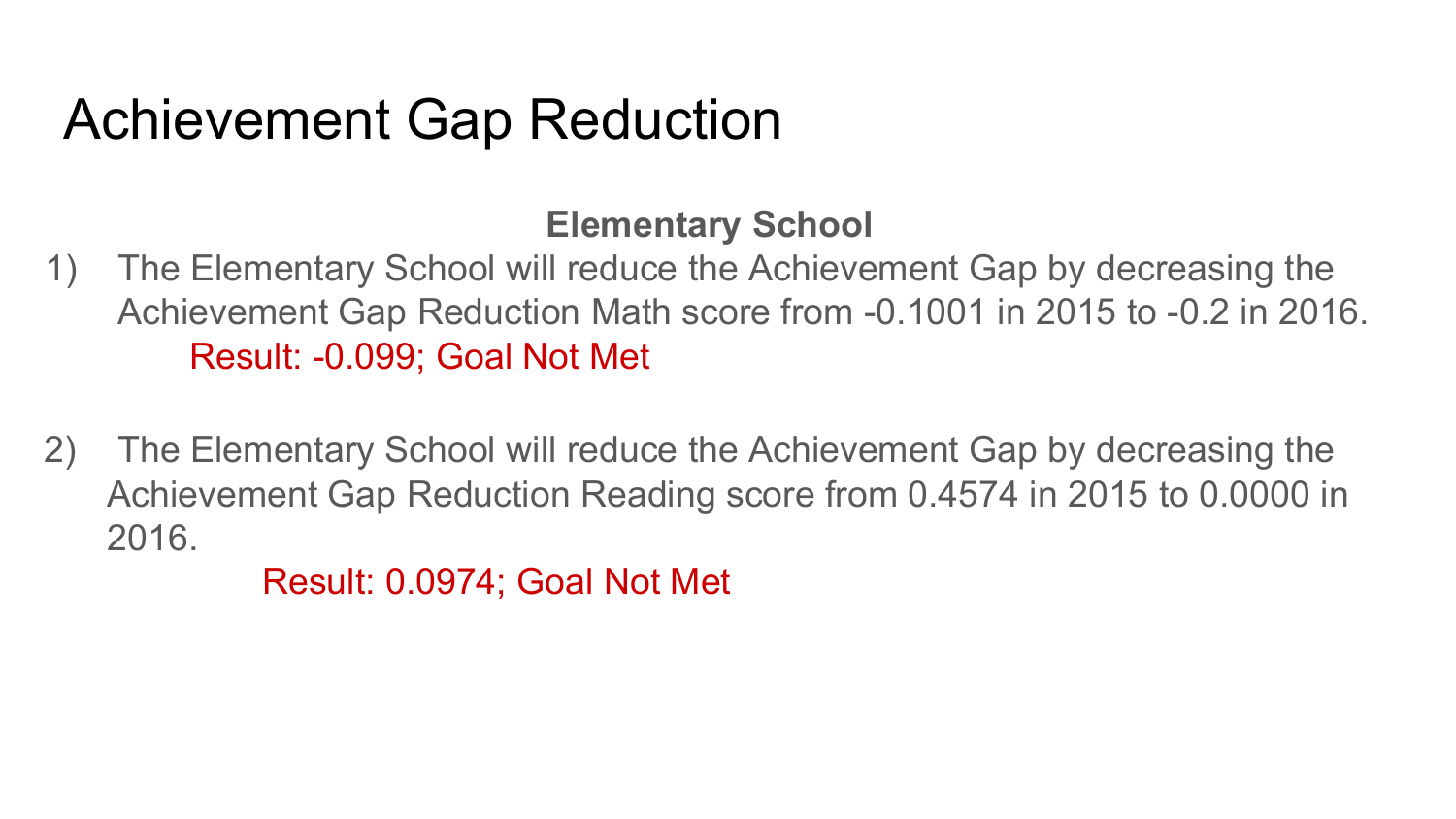#### Achievement Gap Reduction

#### **Middle School**

- 1) The percentage of FRP students in grades 5-8 at Delano Middle School who earn an achievement level of Meets the Standards or Exceeds the Standards on the Reading MCA will increase from 60.3% in the spring of 2015 to 64.3% in the spring of 2016. Result: 73.2% - Goal Met
- 2) The percentage of SPED students in grades 5-8 at Delano Middle School who earn an achievement level of Meets the Standards or Exceeds the Standards on the Reading MCA will increase from 42.9% in the spring of 2015 to 49% in the spring of 2016. Result: 53.3% - Goal Met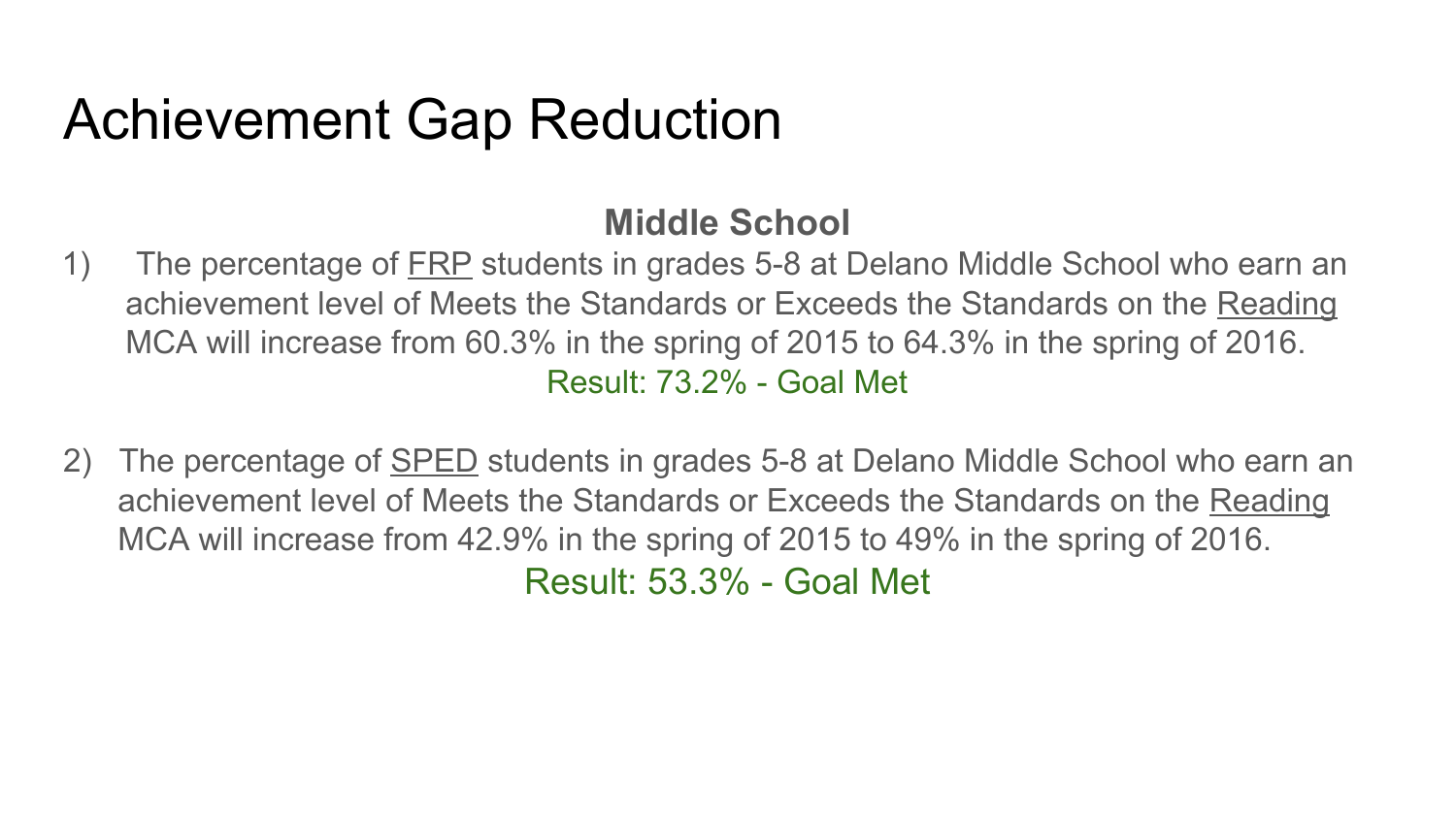#### Achievement Gap Reduction

#### **High School**

1) The achievement gap will be reduced by decreasing the Achievement Gap Reduction combined score of mathematics and reading from .0627 in 2015 to .0227 in 2016.

Result: 0.0114; Goal Met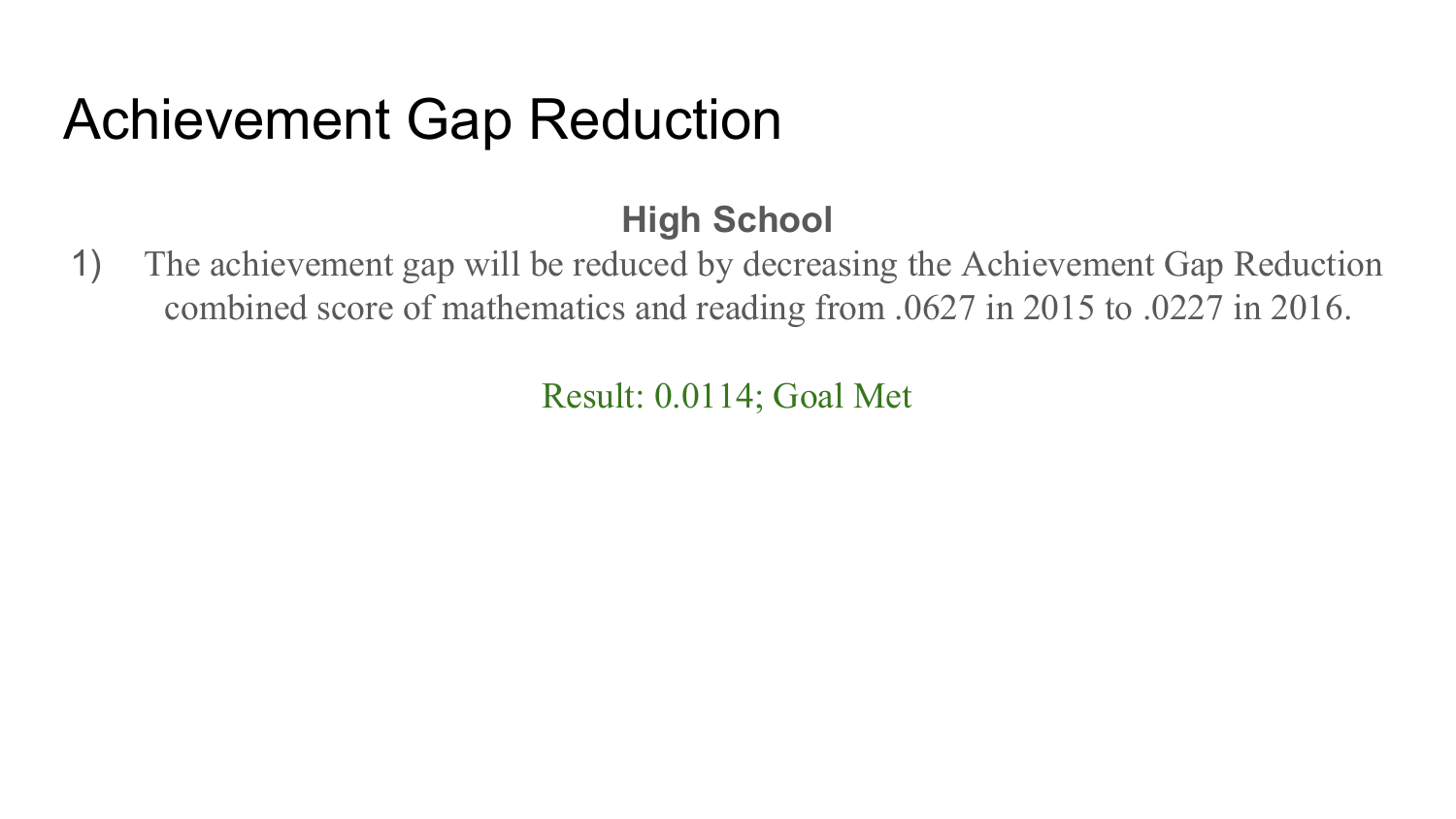#### College and Career Readiness

The percentage of all students in grades 5-8 at Delano Middle School who earn an achievement level of Meets the Standards or Exceeds the Standards on the Reading MCA will increase from 74.6% from the spring of 2015 to the spring of 2016 to 75.1% Result: 79.8% - Goal Met

100% of Delano High School students who attend classes on Delano Public School's Campus will participate in a Career Interest Inventory Result: 100%; Goal Met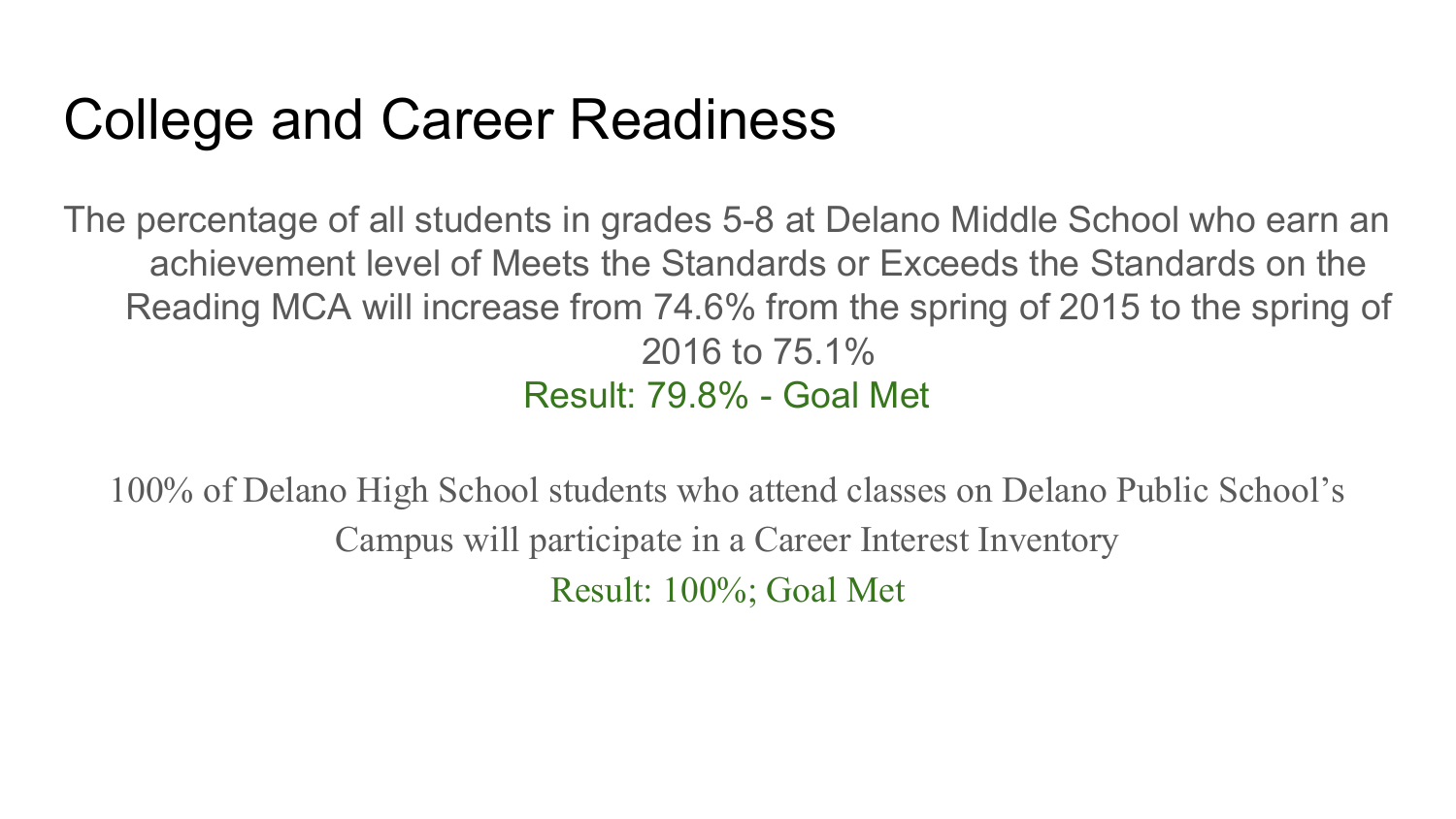#### Graduation Rate

100% of Delano High School seniors who attend classes on Delano Public School's Campus will graduate.

> Goal Met Results: All 157 of students on campus in fall graduated on time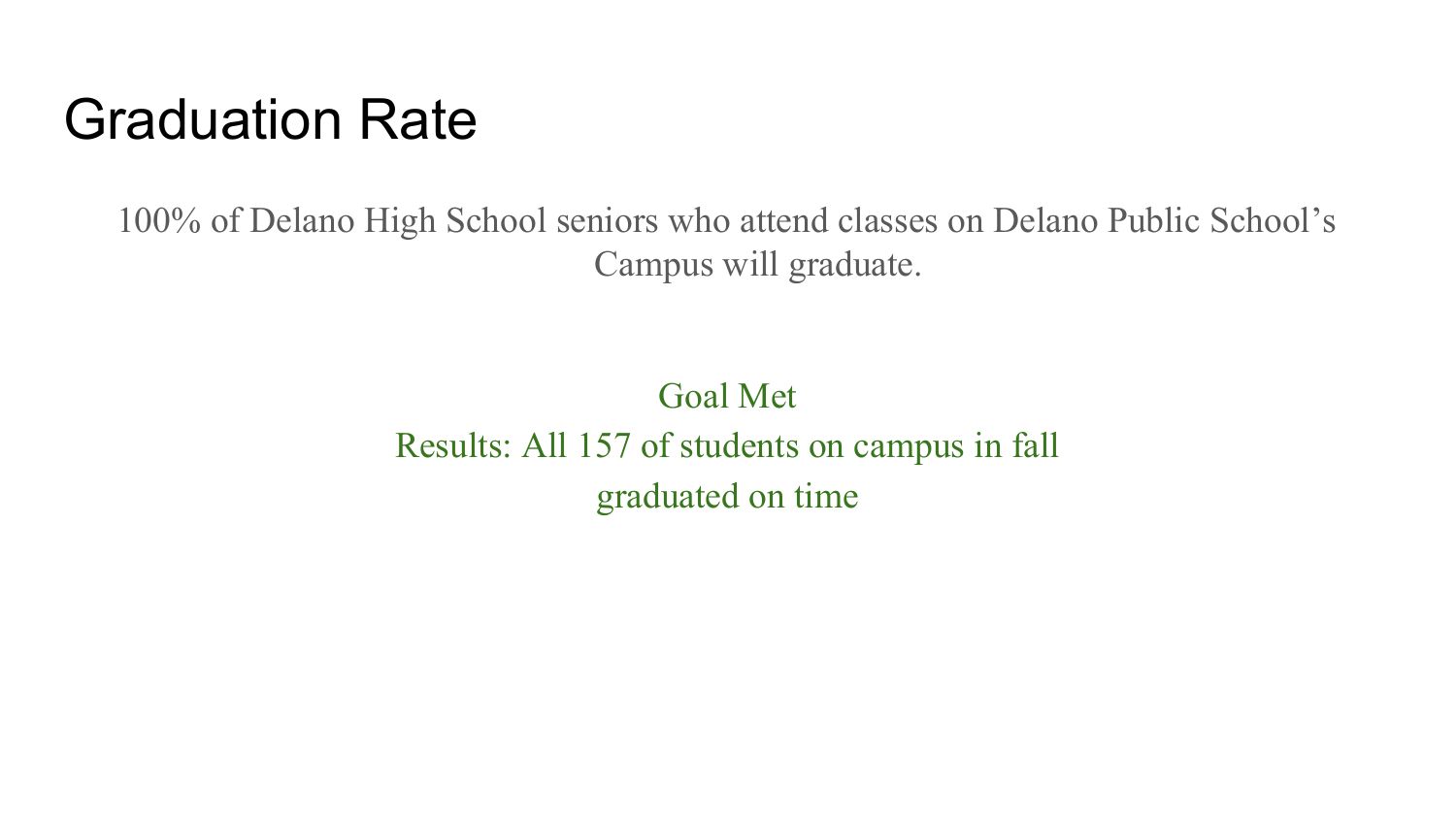#### WBWF Goal Summary

- 1. Kindergarten Readiness **Goal Not Met**
- 2. Third Grade Literacy **Goal Not Met**
- 3. Achievement Gap Reduction 3 of 5 Met
- 4. College and Career Readiness Goal Met
- 5. Graduation Rate Goal Met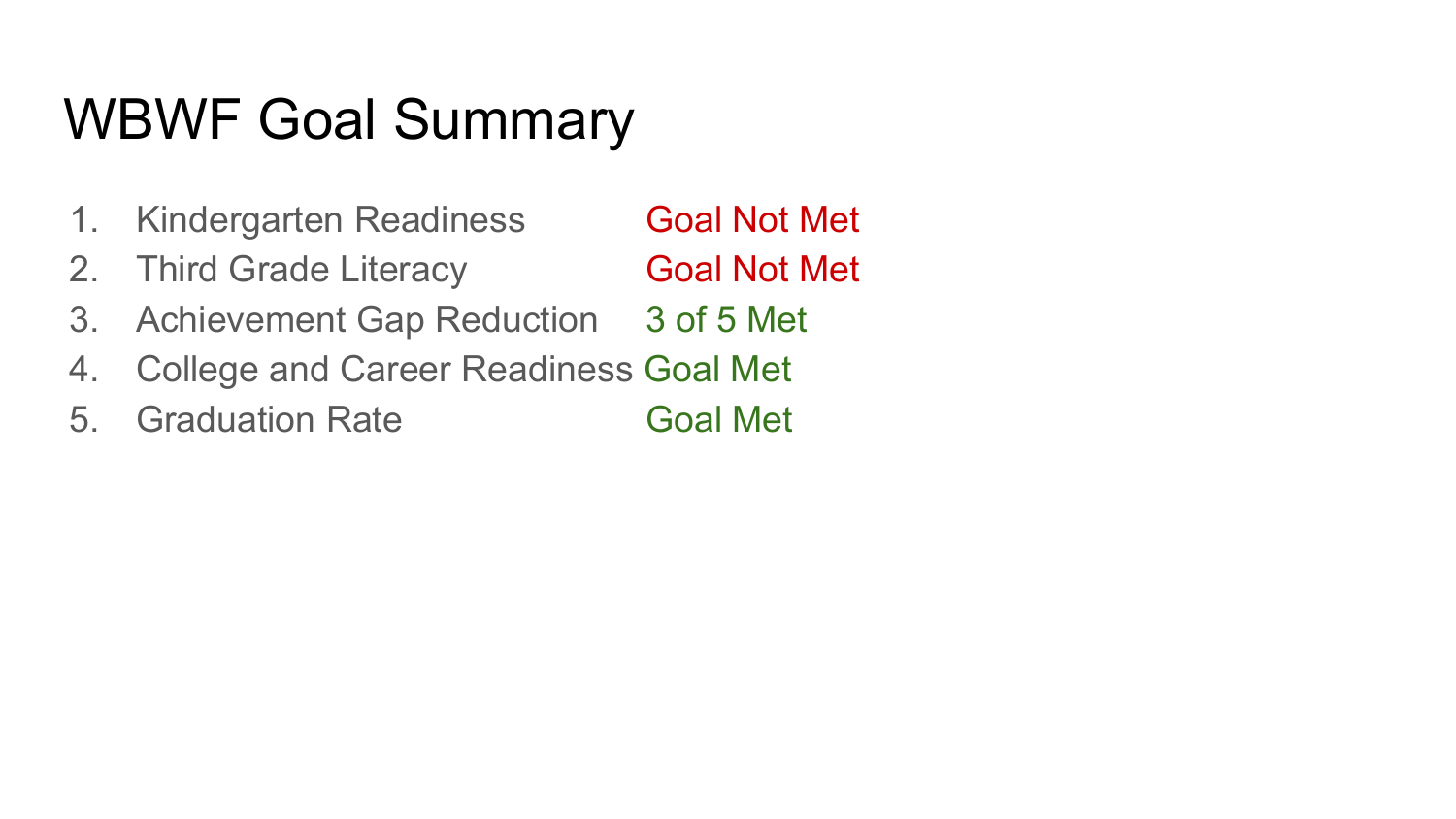# Assessment Summaries

**MCA** MMR/FR AYP **ACT** AP FAST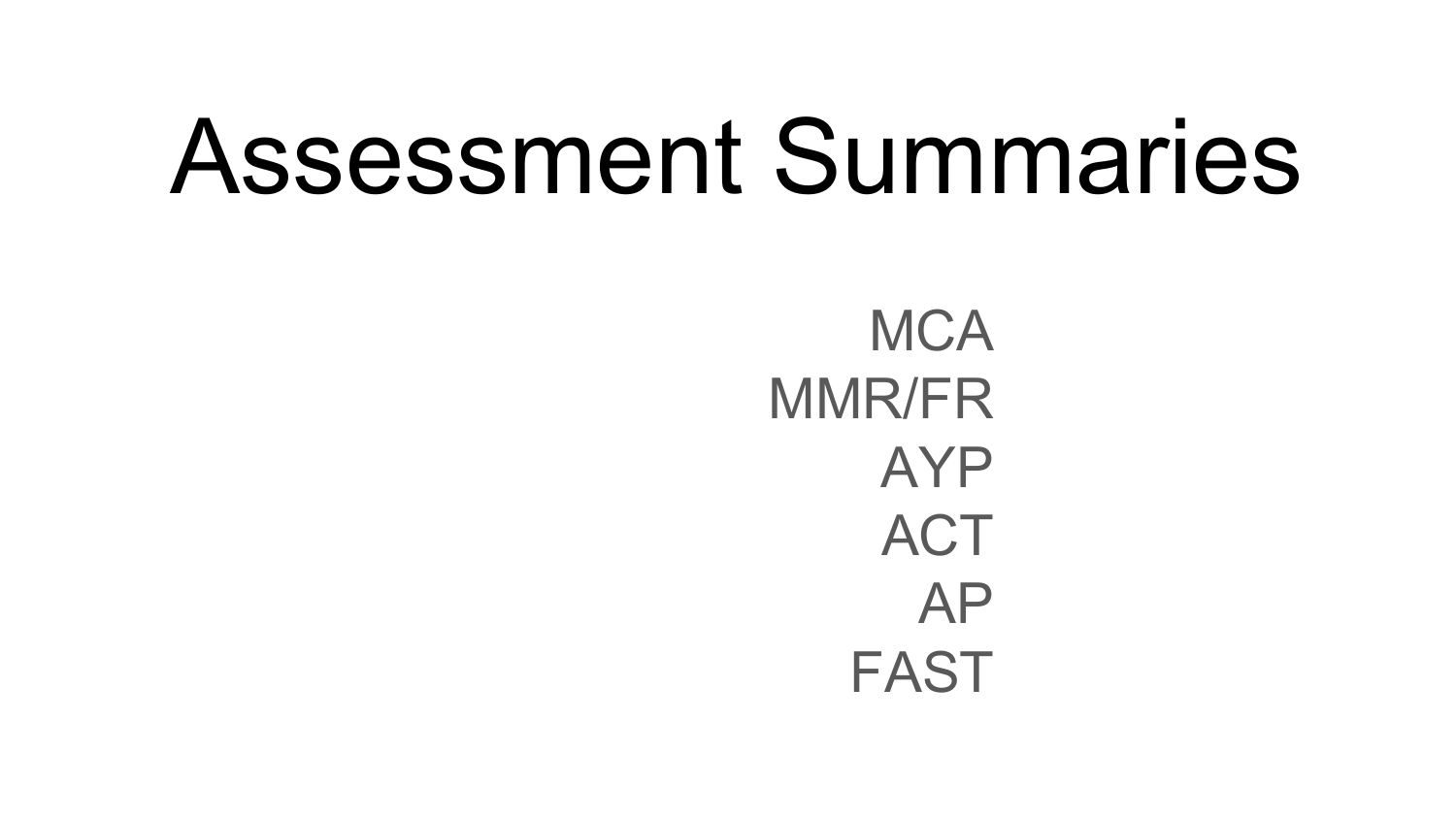#### MCA Proficiency - Math

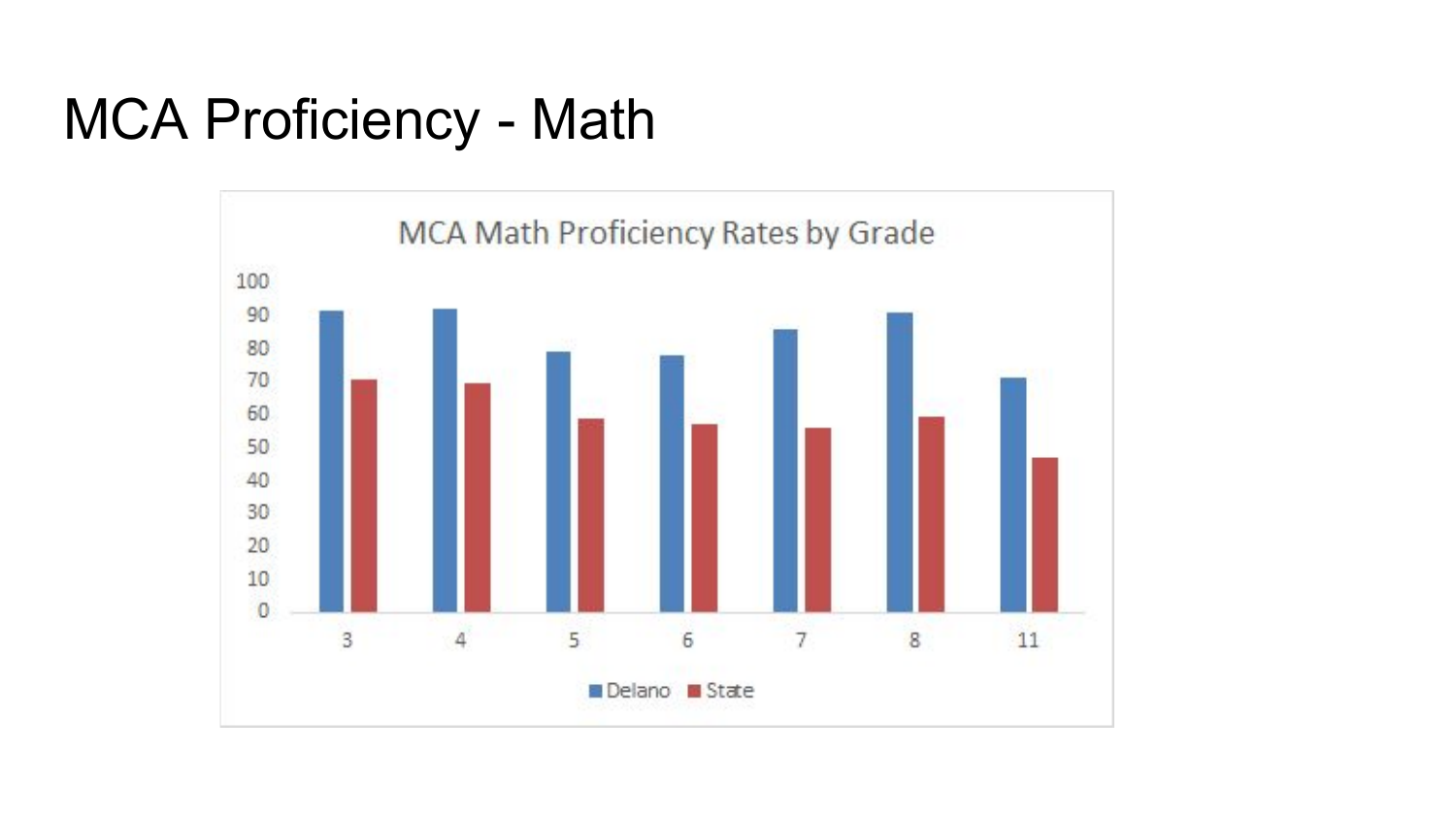### MCA Math Summary

Proficiency compared to surrounding and top schools around the state:

DHS Proficiency 71.4% - 6th compared to surrounding top schools in state: Mahtomedi, Orono, Wayzata, Mounds View and Edina

DMS Proficiency 83.4% - 6th - Mahtomedi, Watertown Mayer, Mtka East, Wayzata West and East

DES Proficiency 91.2% - #1 among surrounding and top schools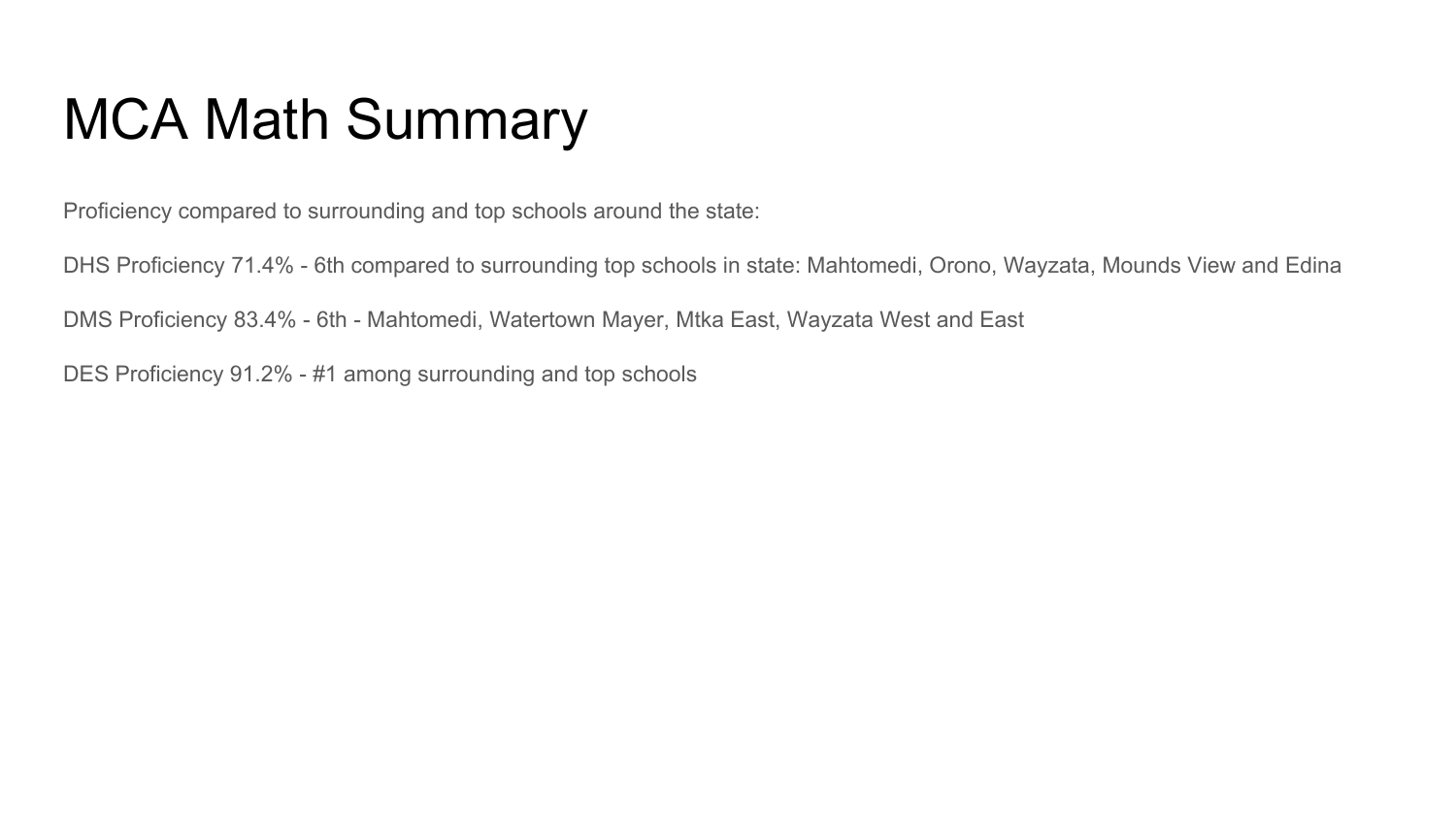### MCA Summary - Reading

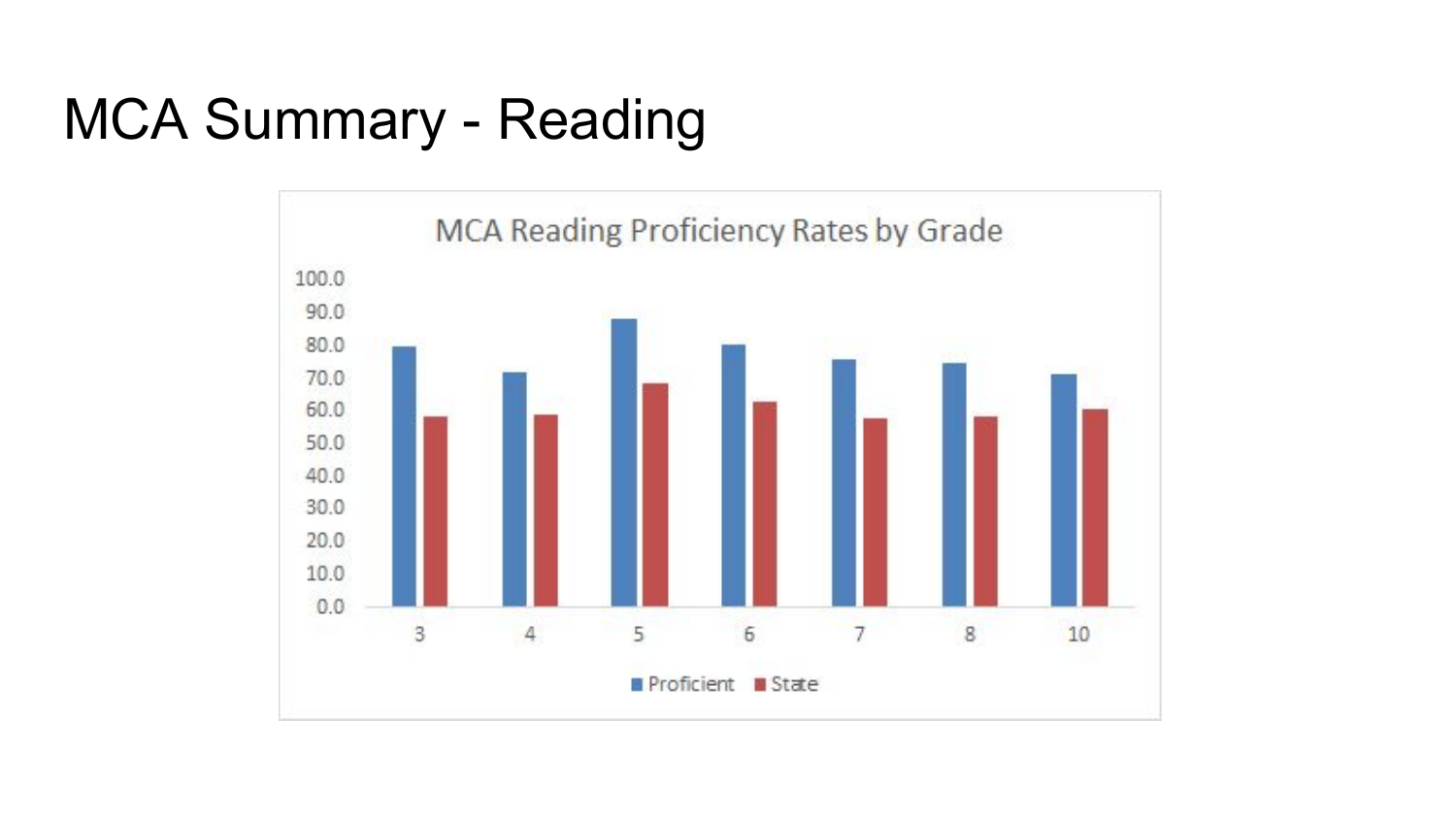### MCA Reading Summary

Proficiency compared to surrounding and top schools:

DHS Prof. 71.3% - 11th compared to top schools in state behind Mahtomedi, Orono, MWT, Mounds View, Byron, Edina, Mtka, Waconia, Wayzata and Maple Grove.

DMS Prof. 79.8% - #5 behind Mound Westonka Grandview, Wayzata East and West and Edina Valley View.

DES Prof. 76.4% - #7 behind Westonka Hilltop, Hanover Elem, Waconia Southview, Orono, Westonka Shirley Hills and Byron.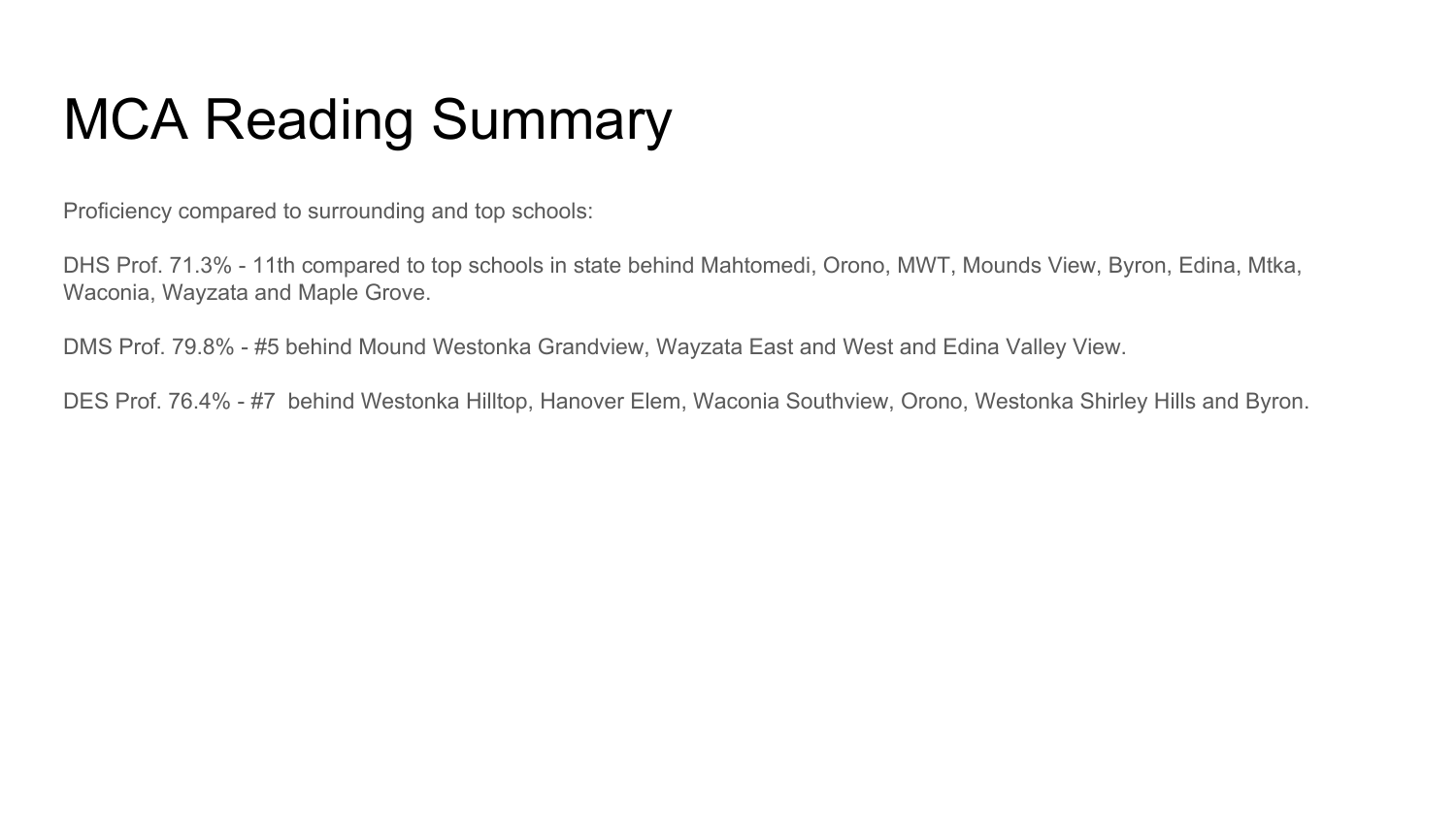#### MCA Summary - Science

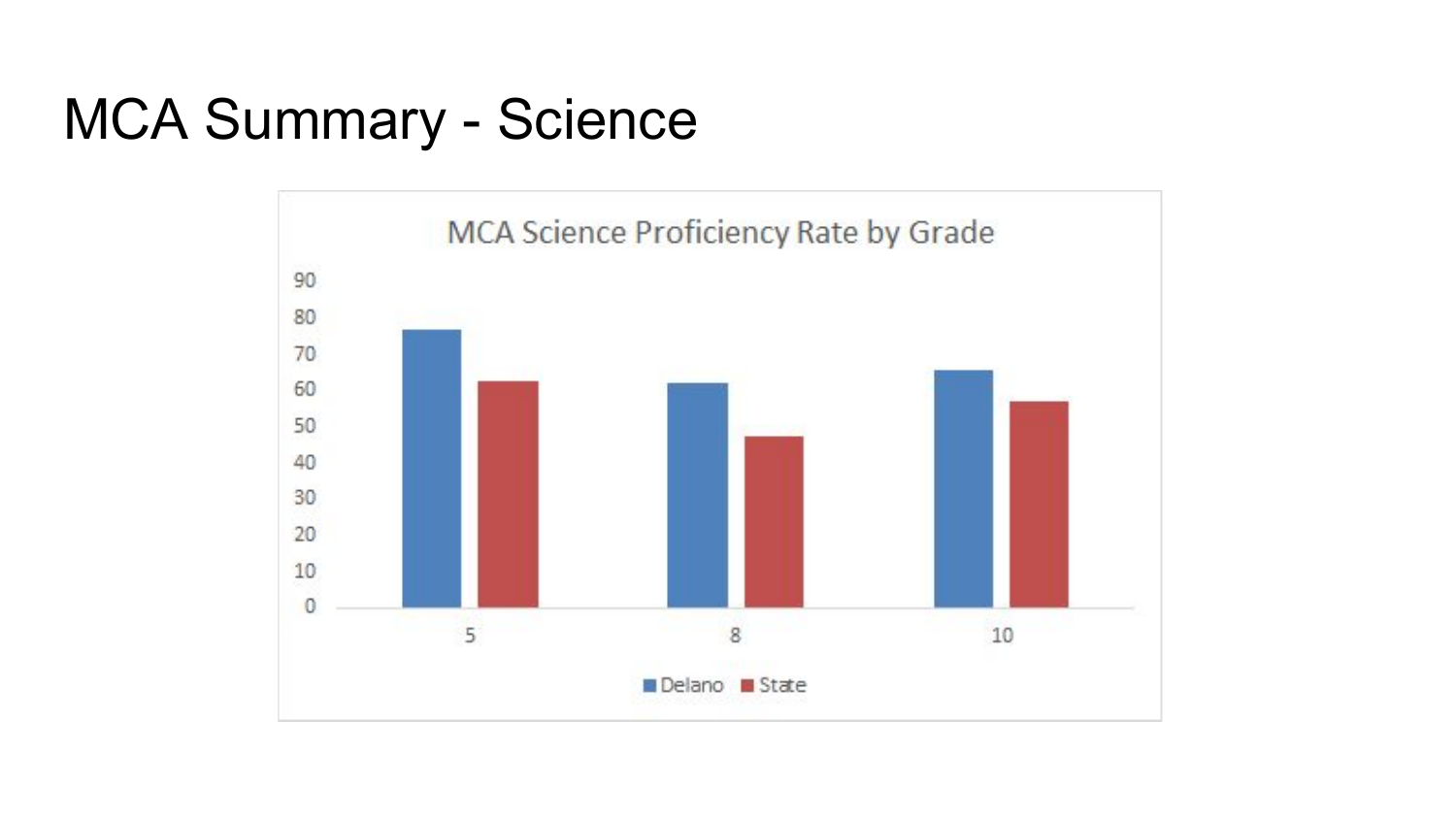### MCA Science Summary

More difficult to compare schools since many districts have grade 5 in Elem and Grade 8 in MS

High School proficiency rate of 64.9% is about #10 in surrounding districts and some of the top districts behind Byron, Mounds View, Wayzata, Mahtomedi, Edina, MWT, Orono, Mtka, and Watertown-Mayer.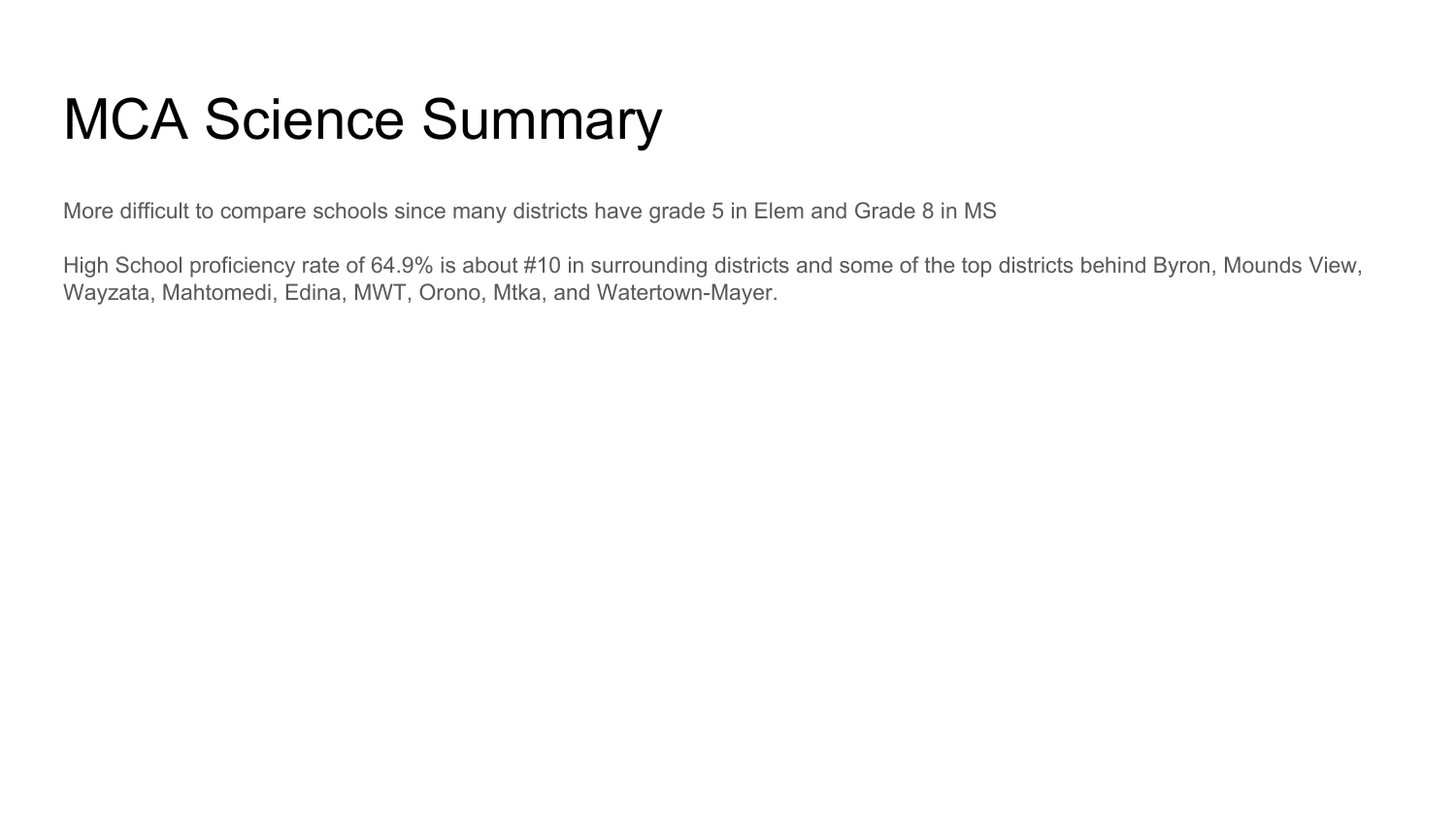#### Question - How are we doing?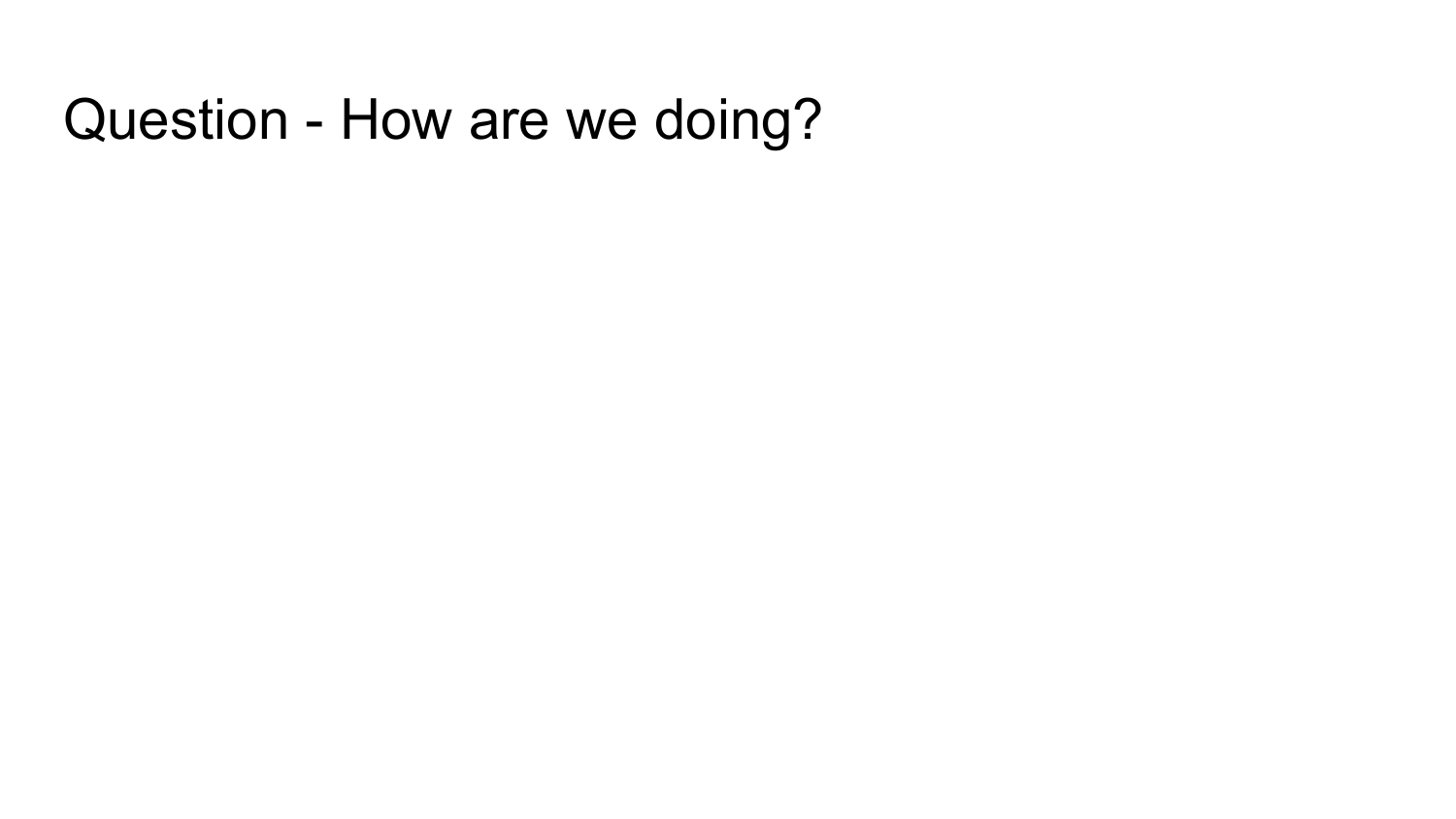### Question - Are these results getting better?

Compare our proficiency rate with the state average and plot them by grade over time.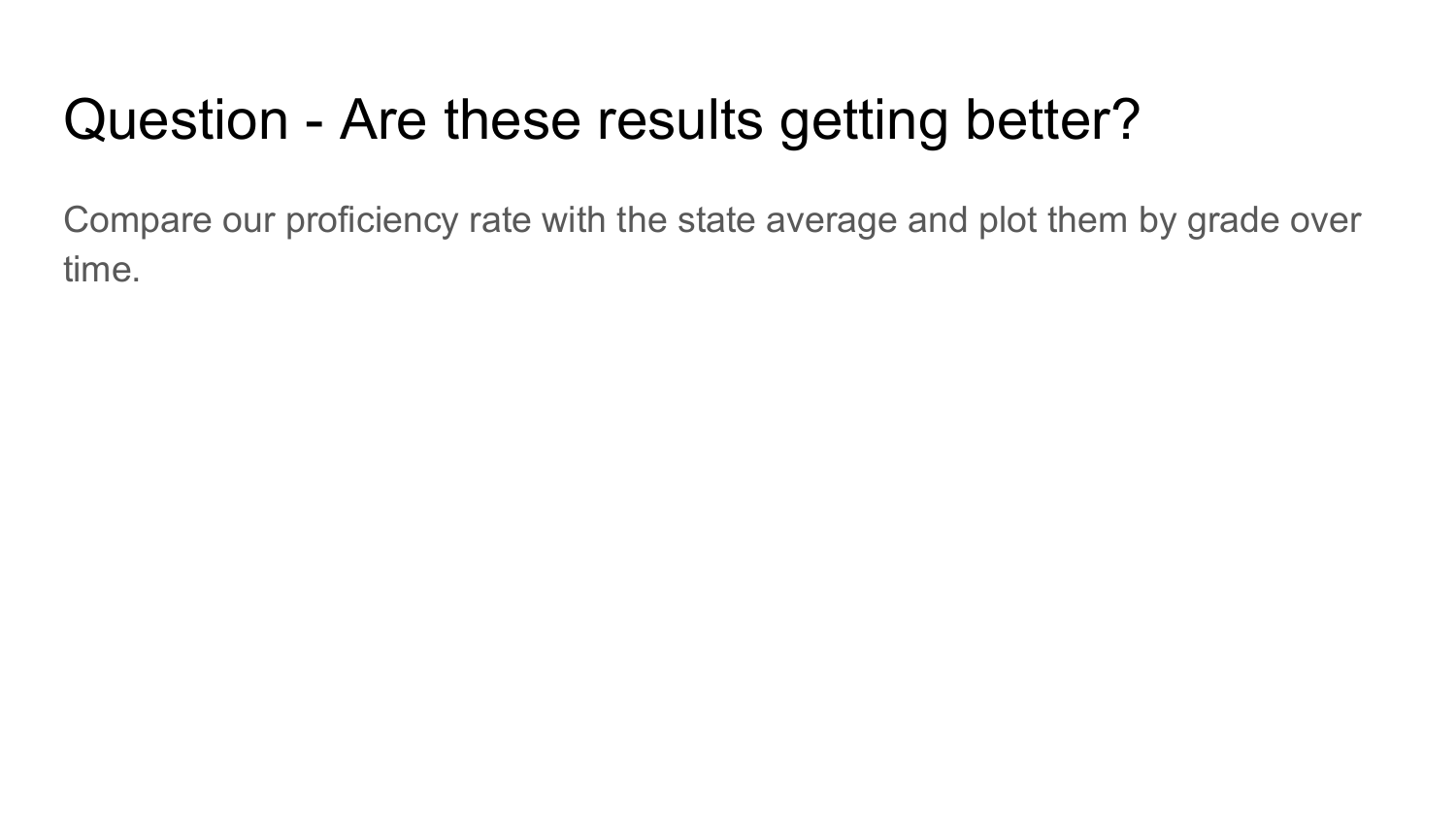#### Question - Are these results getting better?



This graph shows that the difference between our Grade 3 proficiency rate and the state Grade 3 proficiency rate is increasing. In other words, we are widening the gap from our proficiency rate to that of the state's rate.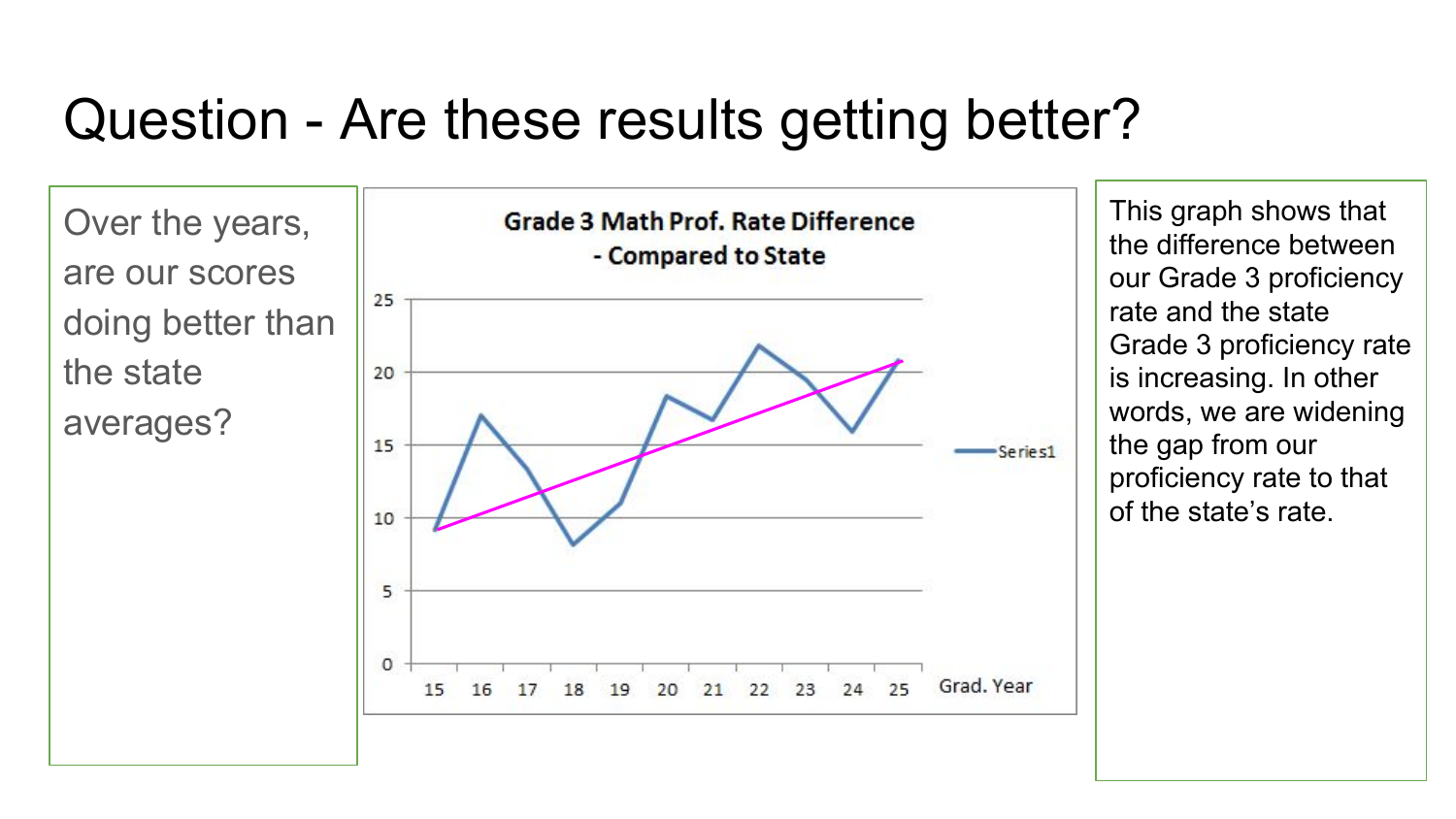Question - How many of our grade levels have increasing difference gaps to that of the state?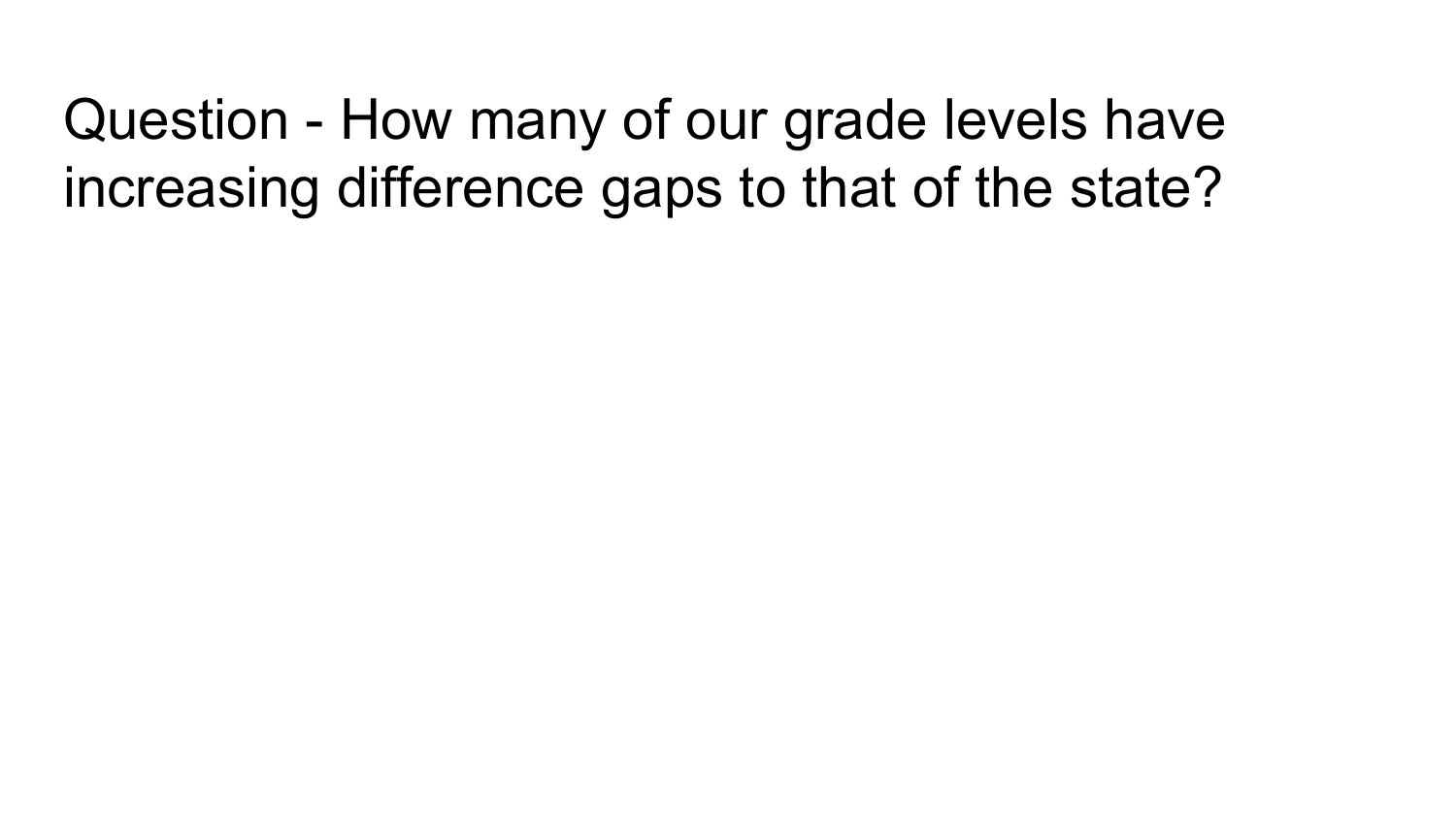### Of the 34 comparisons, 22 are widening the difference gap...



Source: Differences over the years Up is  $r >= -1$  Down is  $r < = -1$  Flast is  $-1 < r < 1$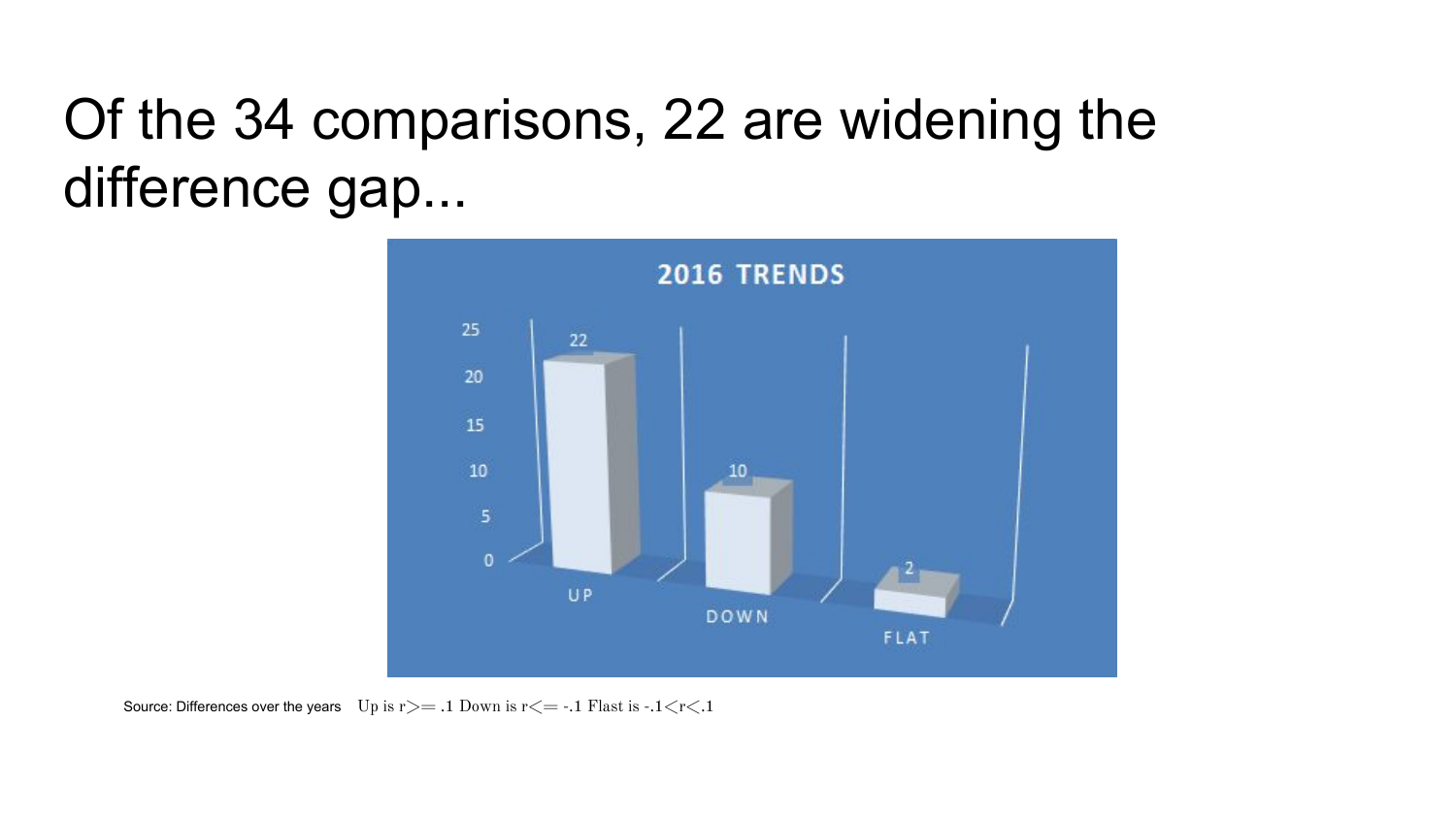# MMR/FR Data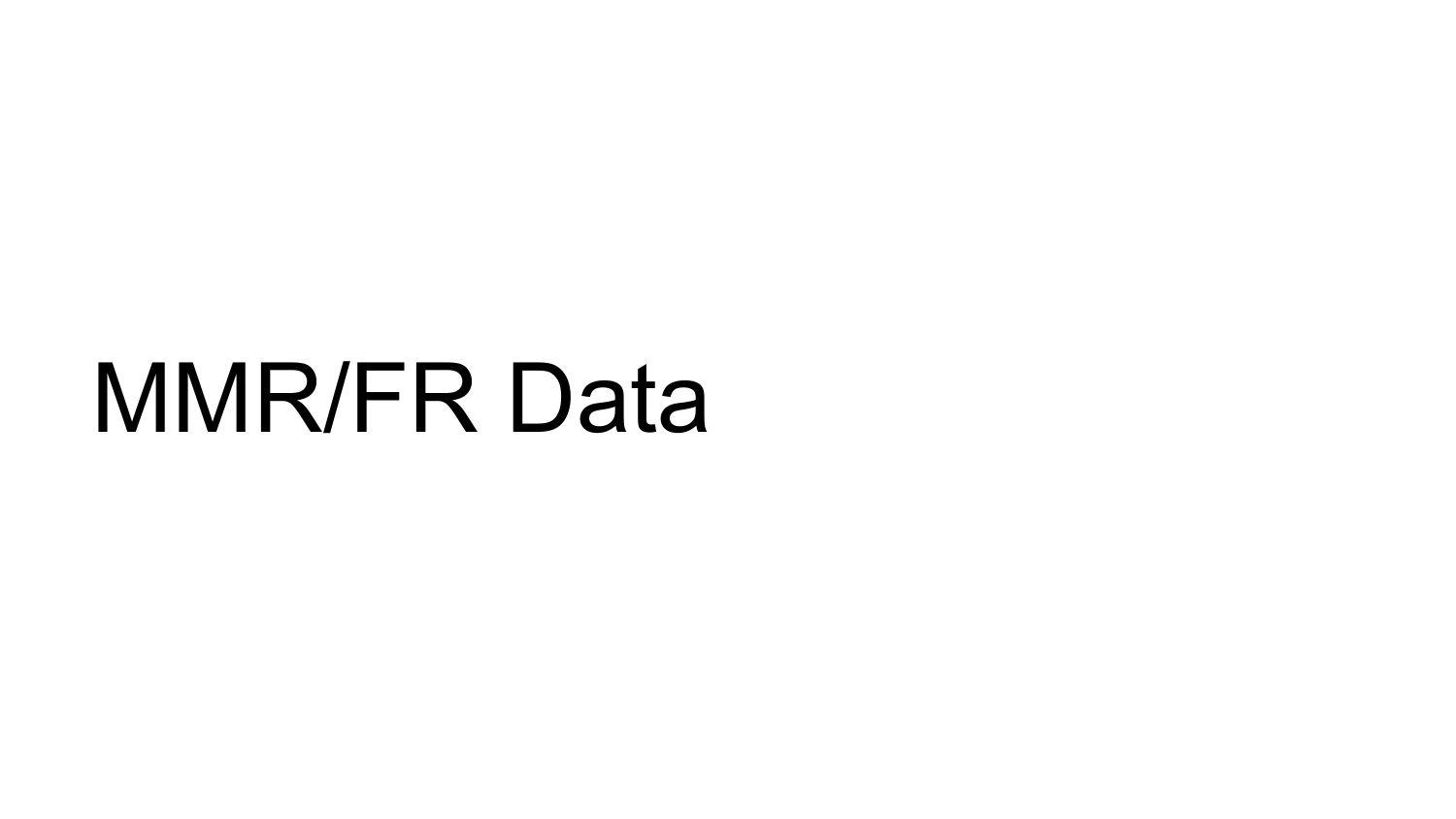#### MMR Multiple Measures Rating

Proficiency (target)

Growth

Achievement Gap Reduction

Graduation Rate (HS Only)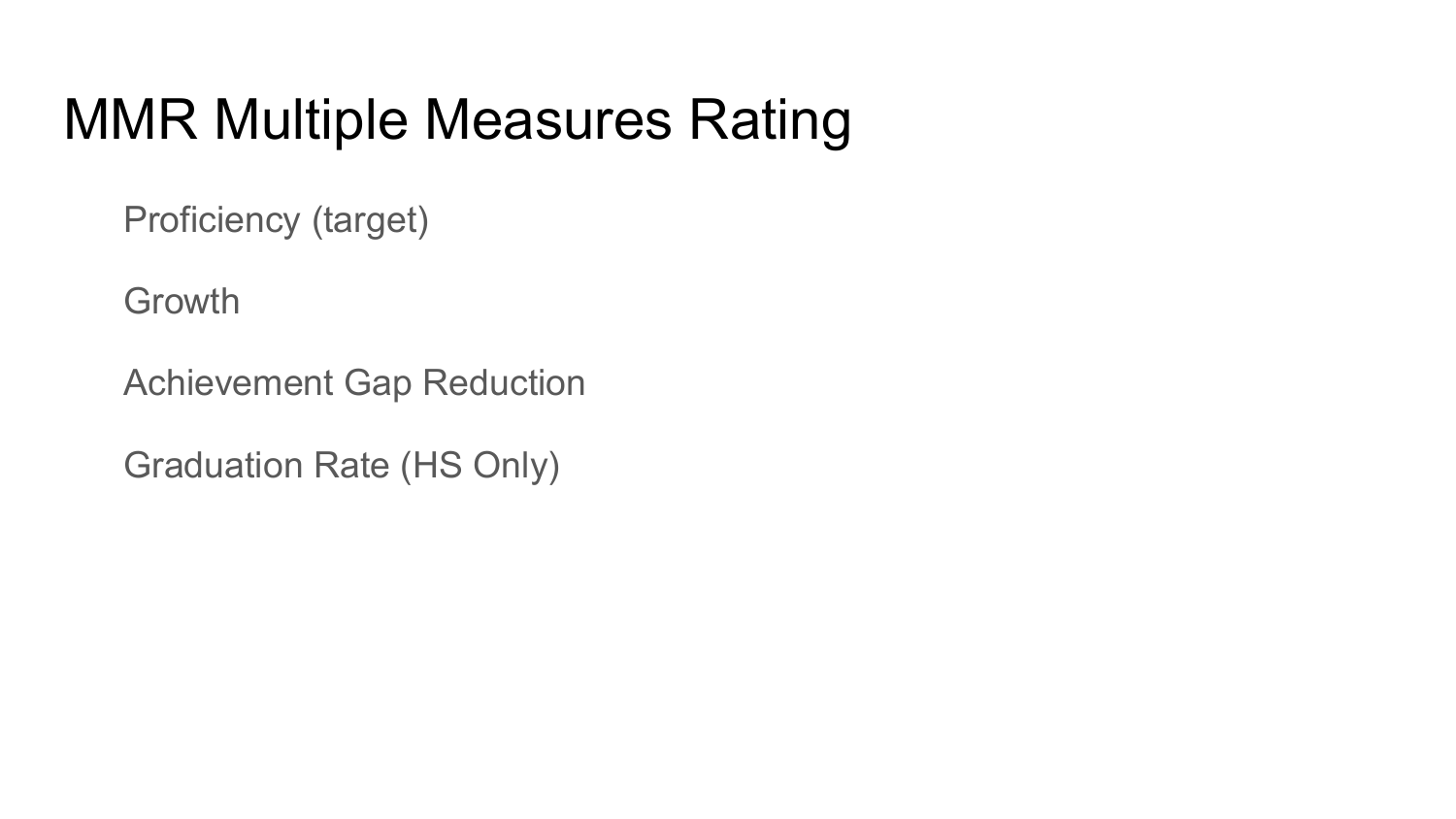#### 2016 MMR

High School - 77.25 (2015 - 83.37)

| Orono                  | 94.04 |
|------------------------|-------|
| Mound WT               | 82.17 |
| <b>Delano</b>          | 77.25 |
| <b>Rockford</b>        | 75.51 |
| <b>Watertown Mayer</b> | 49.98 |
| <b>Buffalo</b>         | 46.08 |

48 of 477 High Schools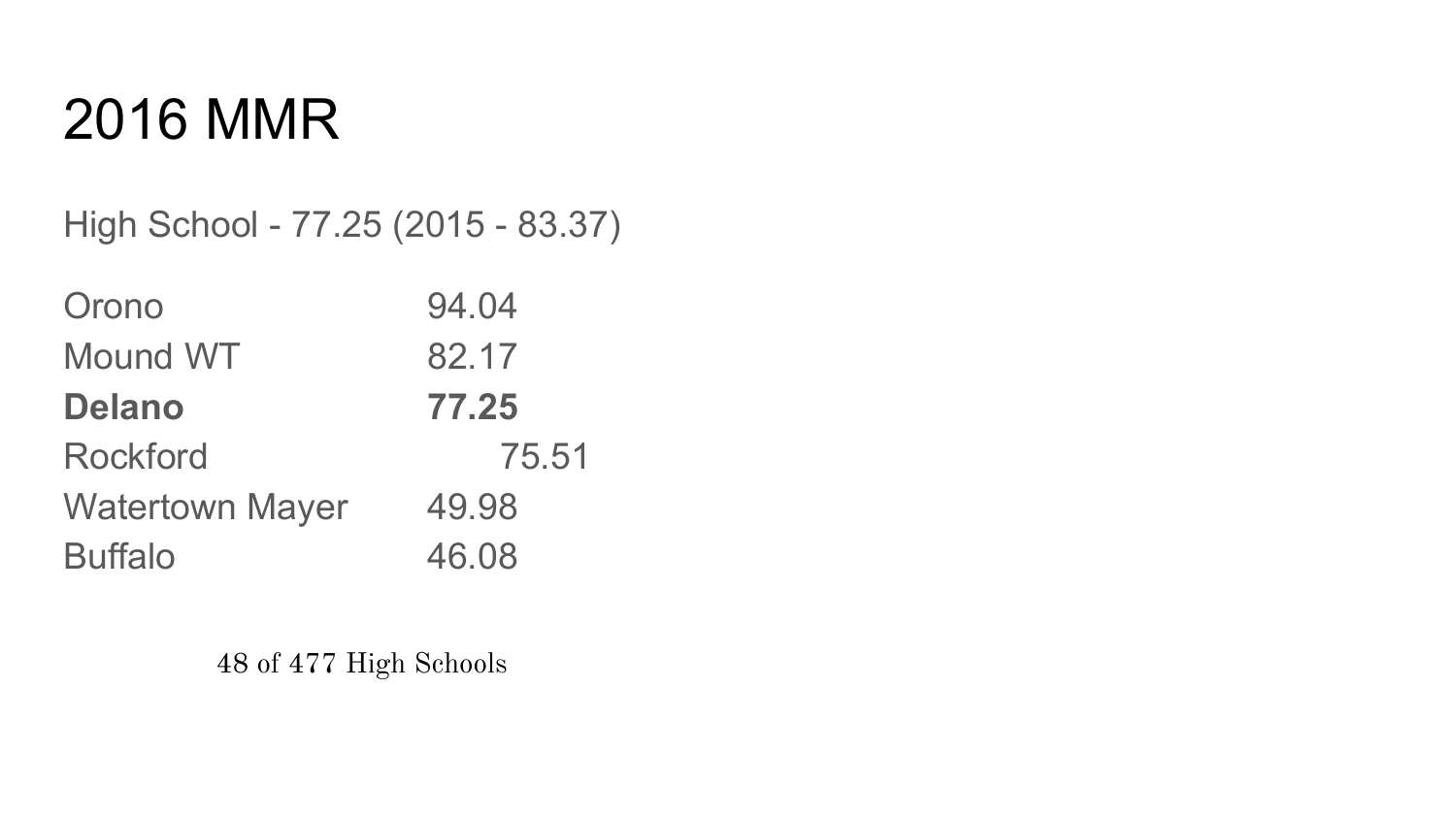#### 2016 MMR

Middle School - 81.98 (2015 - 78.09)

| <b>Watertown Mayer</b>    | 99.13 |
|---------------------------|-------|
| <b>Mound WT Grandview</b> | 84.19 |
| <b>Delano</b>             | 81.98 |
| Orono                     | 66.02 |
| <b>Rockford</b>           | 53.90 |
| <b>Buffalo</b>            | 44.45 |

12 of 247 Middle Schools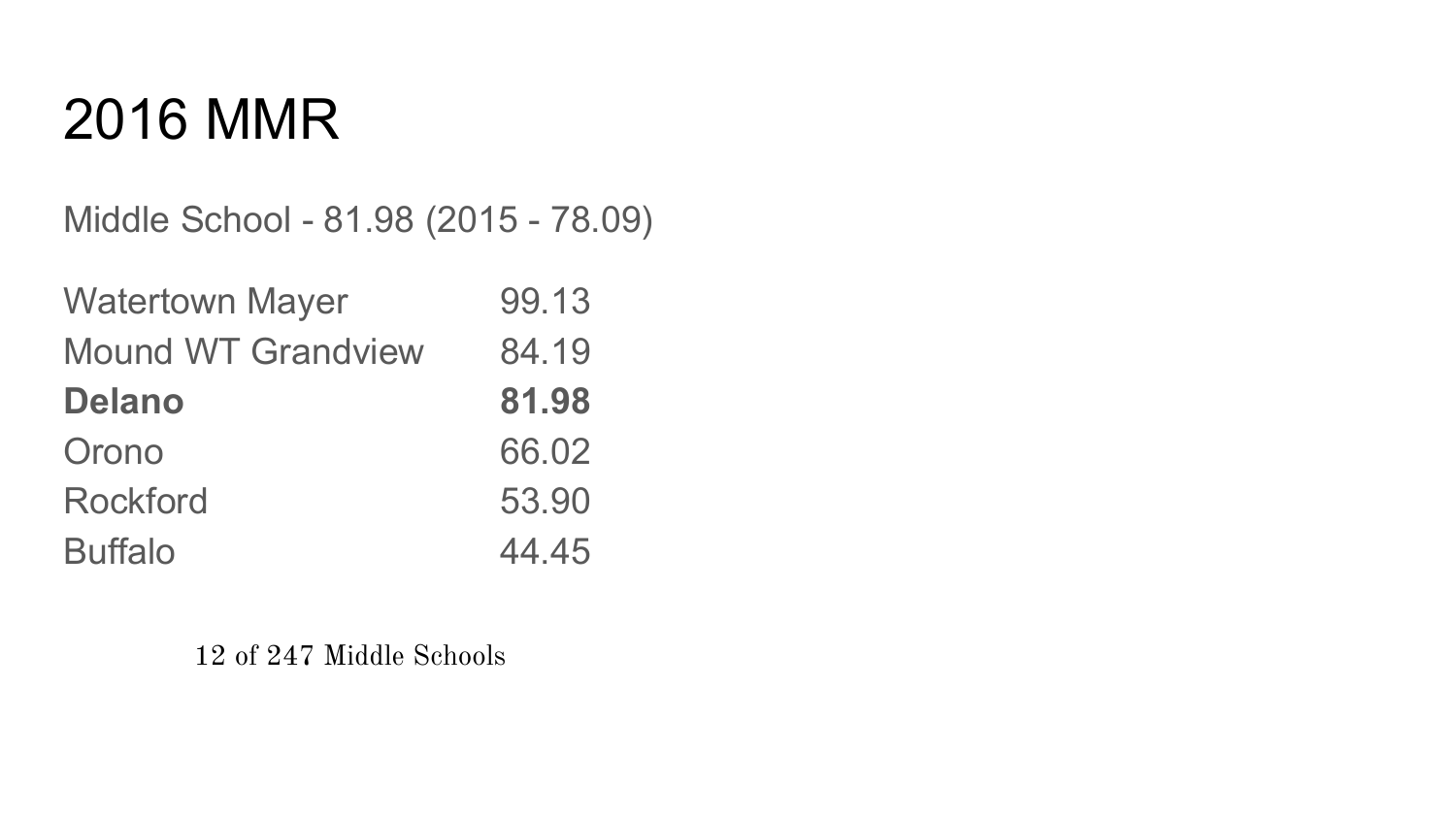#### 2016 MMR Elementary REWARD School

Elementary - 72.01 (2015 - 70.55)

| Westonka Hilltop                | 100   |
|---------------------------------|-------|
| <b>Hanover Elem</b>             | 93.21 |
| <b>Westonka - Shirley Hills</b> | 85.56 |
| <b>Delano</b>                   | 72.01 |
| Orono                           | 72.00 |
| <b>Montrose</b>                 | 70.35 |
| W-M                             | 57.93 |
| <b>Buffalo Tatanka</b>          | 48.35 |
| <b>Rockford</b>                 | 37.13 |

67 of 938 Elementary Schools (top 7%)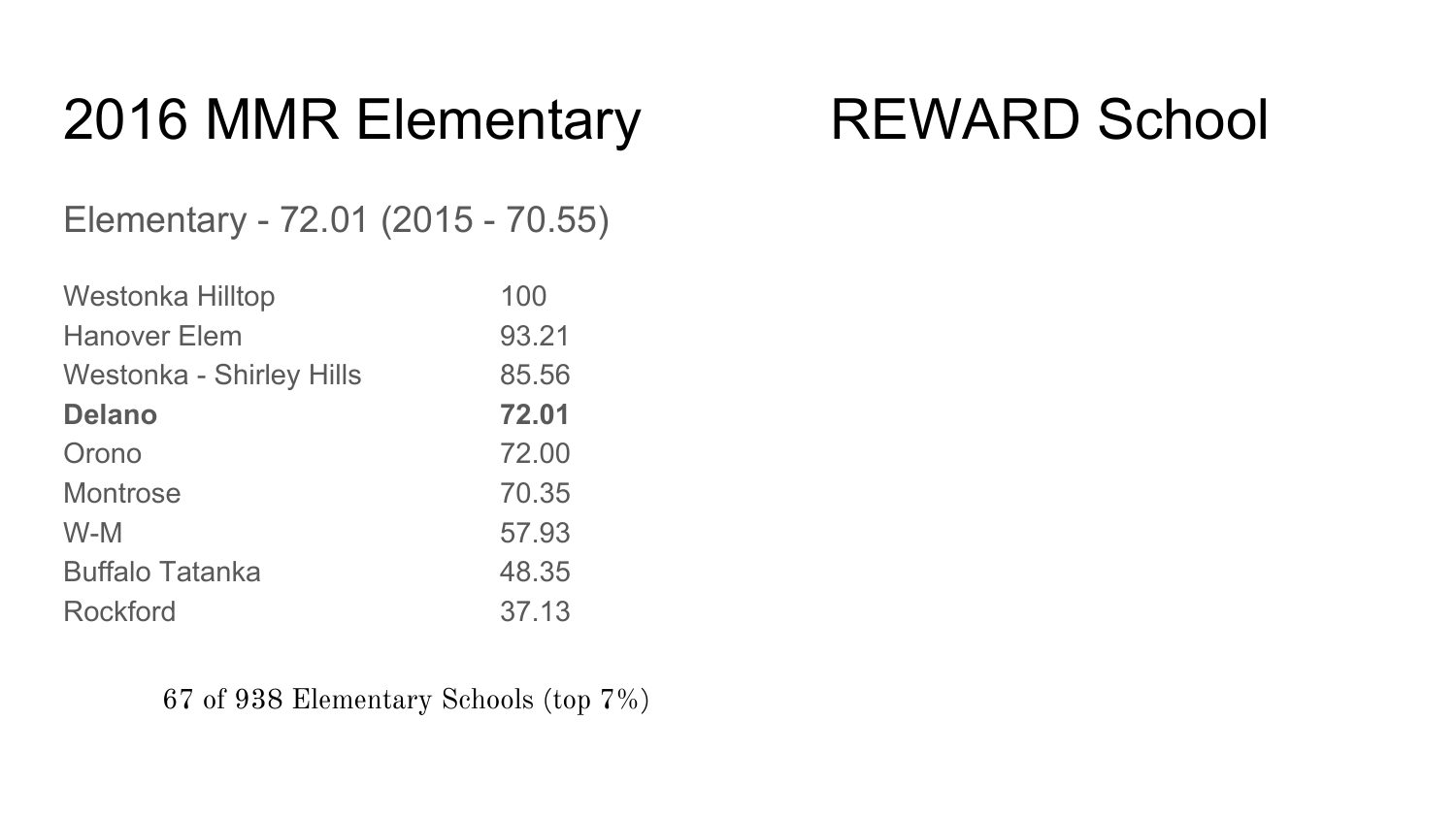### FR - Focus Rating

Focused Proficiency

Achievement Gap Reduction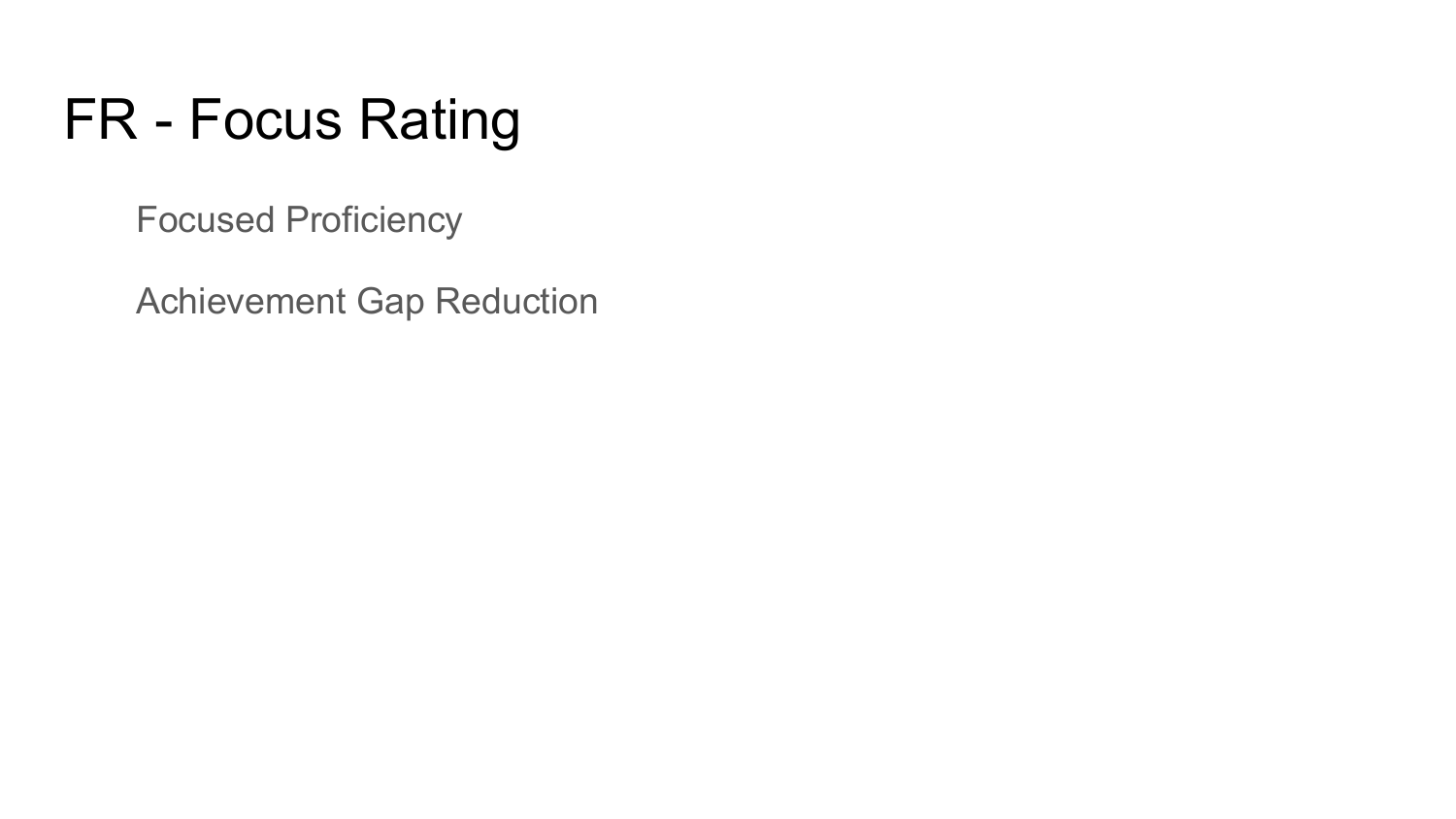#### 2016 FR

High School - 83.42

| Orono           | 89.92     |
|-----------------|-----------|
| Westonka        | 83.76     |
| <b>Delano</b>   | 83.42     |
| <b>Rockford</b> | 39.74     |
| <b>Buffalo</b>  | 20.51     |
| $W-M$           | <b>NA</b> |

HS is 32 of 477 high schools in state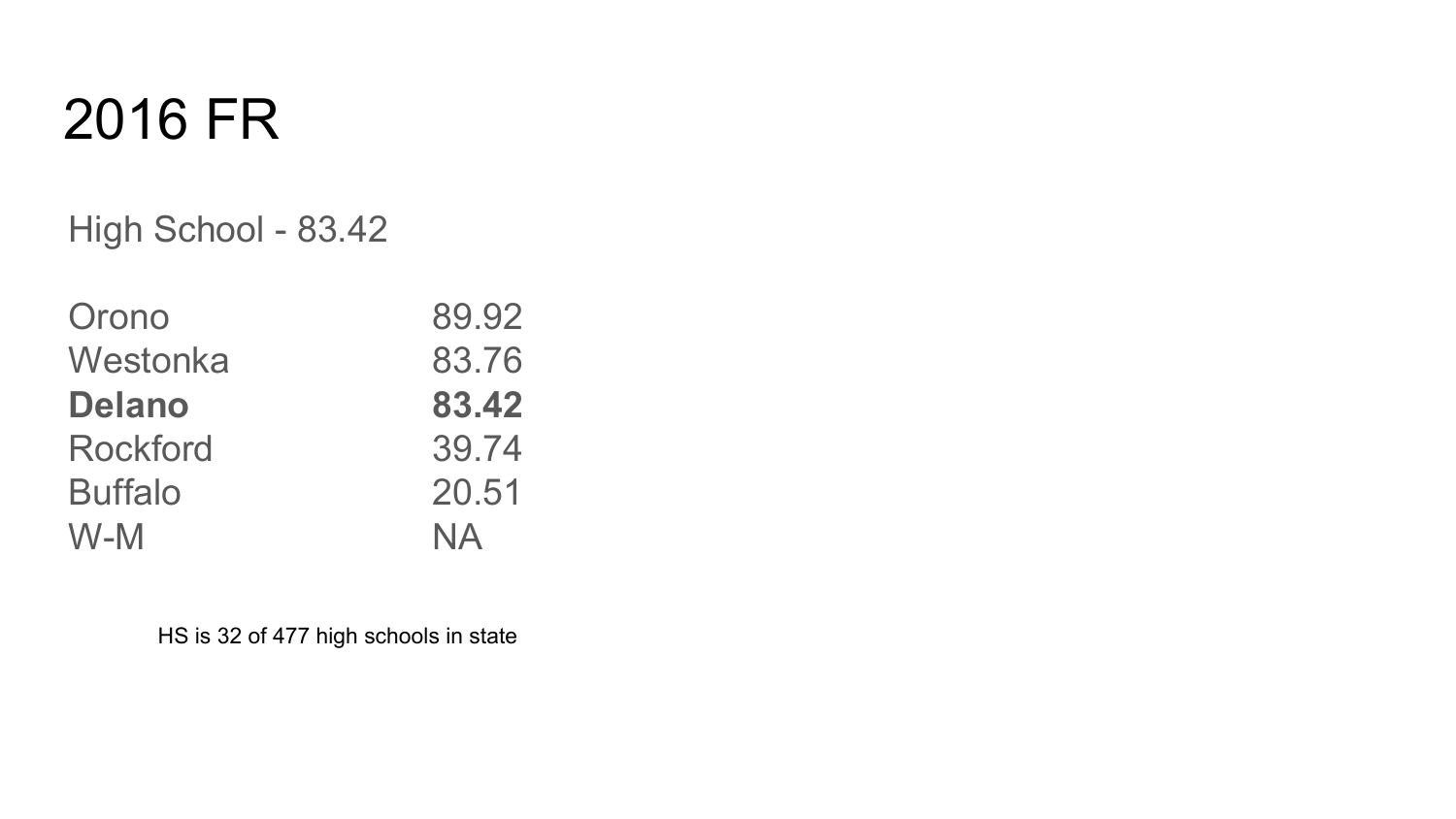#### 2016 FR

Middle School - 85.67

| $W - M$         | 100   |
|-----------------|-------|
| Westonka        | 88.71 |
| <b>Delano</b>   | 85.67 |
| <b>Rockford</b> | 46.84 |
| <b>Buffalo</b>  | 43.23 |
| Orono           | 41.48 |

MS is 16 of 247 high schools in state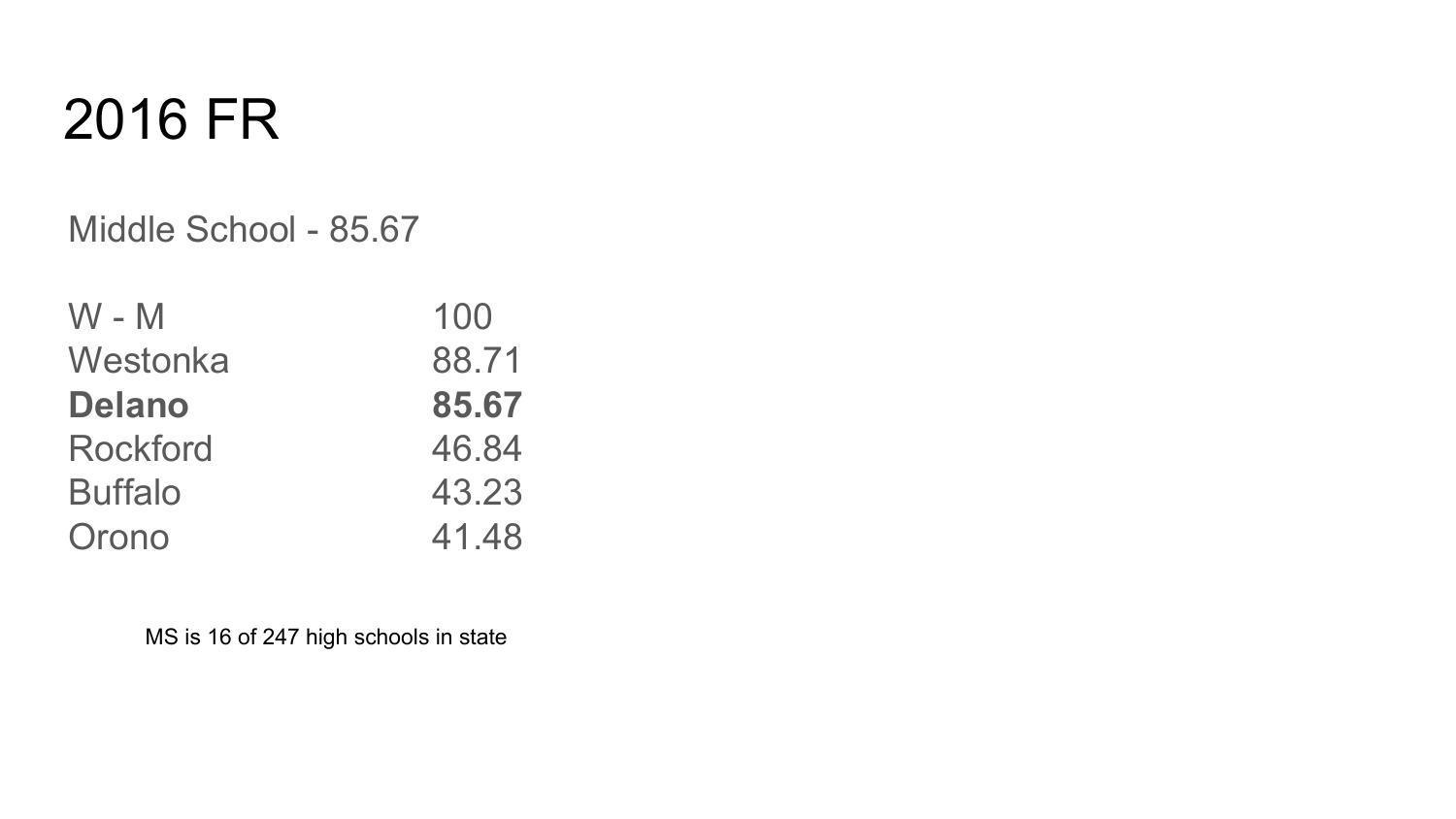#### 2016 FR

#### Elementary - 80.53

| Westonka Hilltop                | 100   |
|---------------------------------|-------|
| <b>Hanover Elem</b>             | 96.78 |
| <b>Westonka - Shirley Hills</b> | 89.83 |
| <b>Delano</b>                   | 80.53 |
| Orono                           | 54.25 |
| Montrose                        | 78.79 |
| W-M                             | 63.99 |
| <b>Buffalo Tatanka</b>          | 66.48 |
| <b>Rockford</b>                 | 46.39 |

107 of 938 Elementary Schools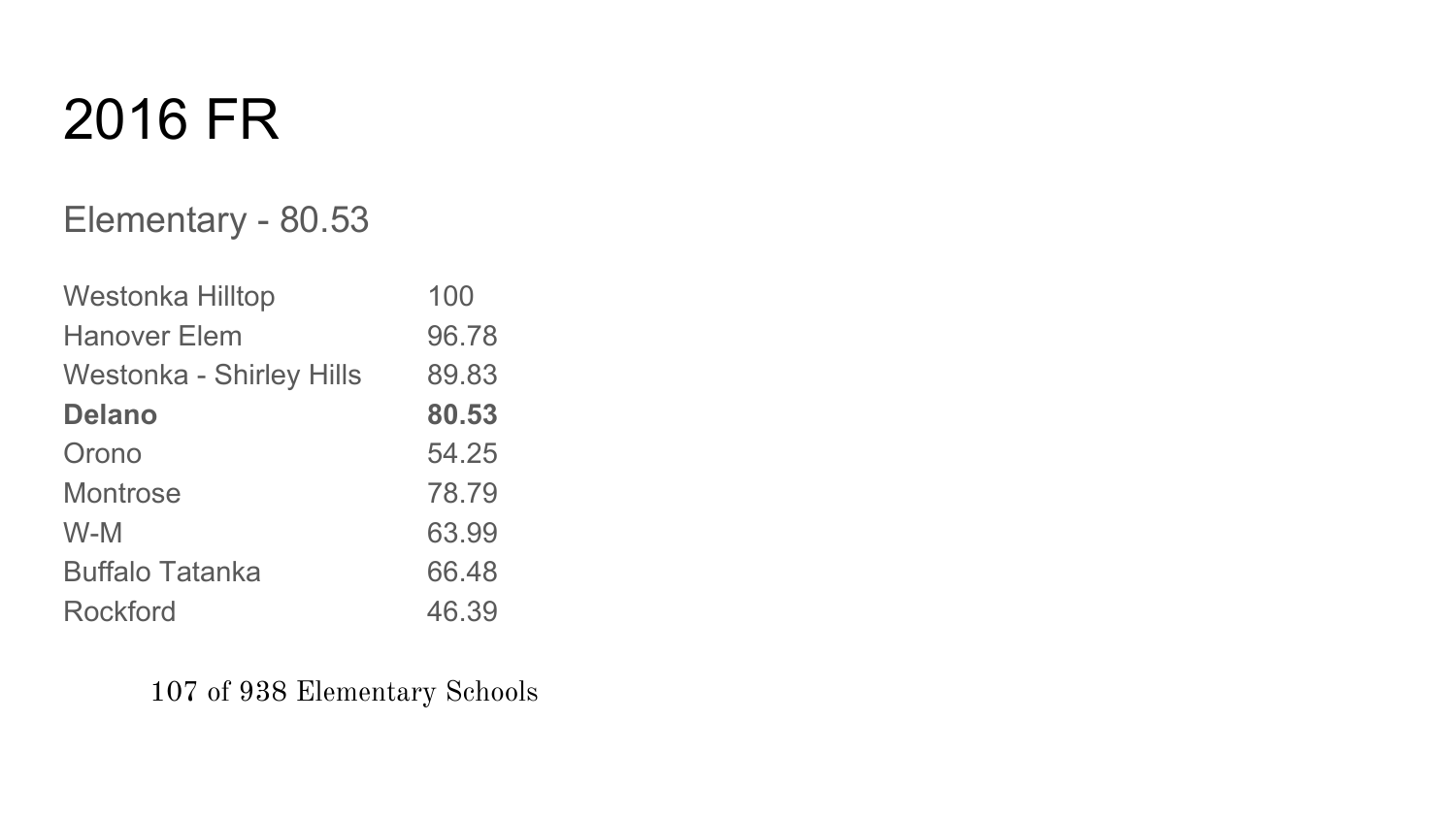### College and Career Readiness (CCR)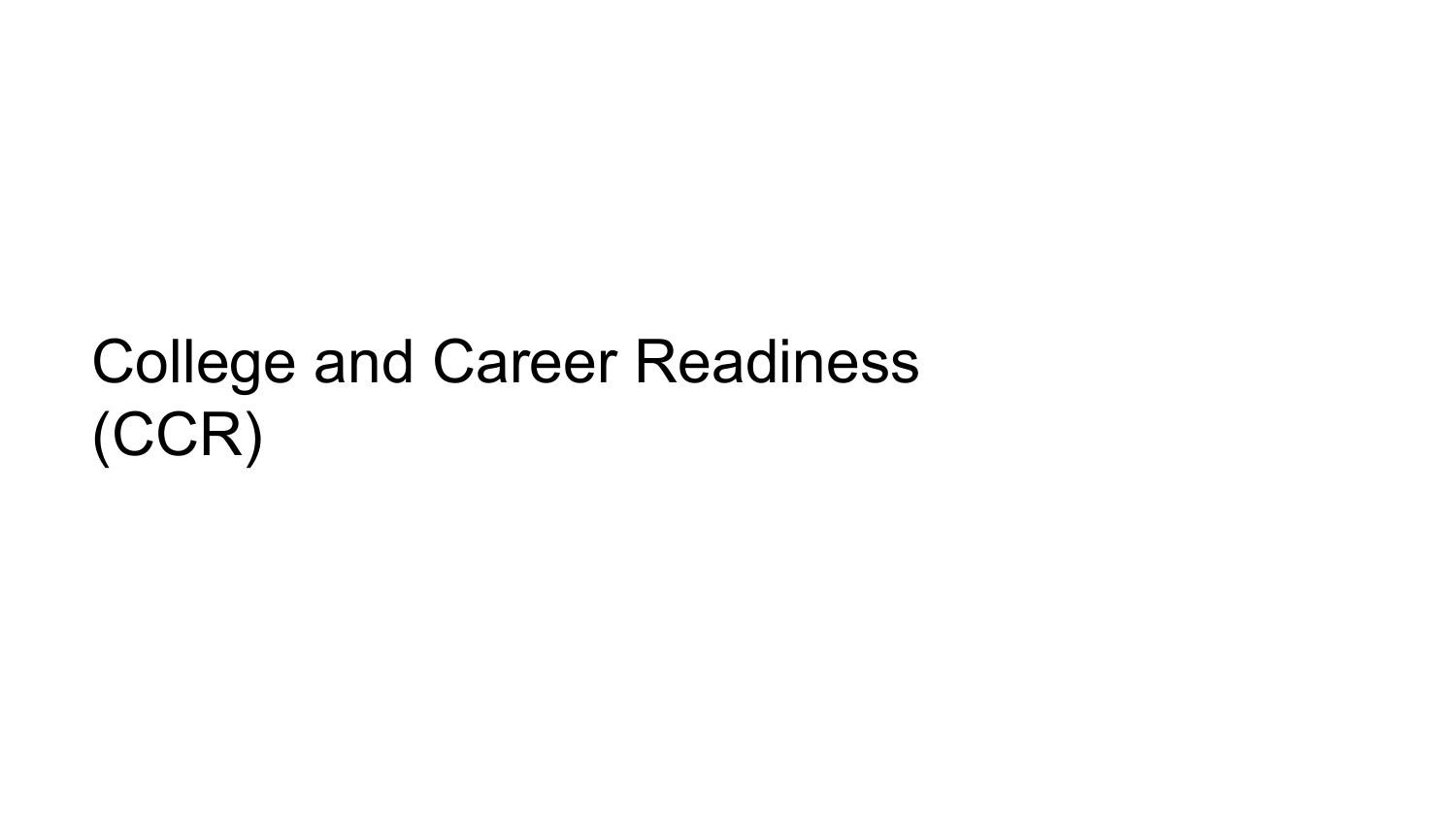### CCR indicates on track to be College and Career Ready by Grade 11.

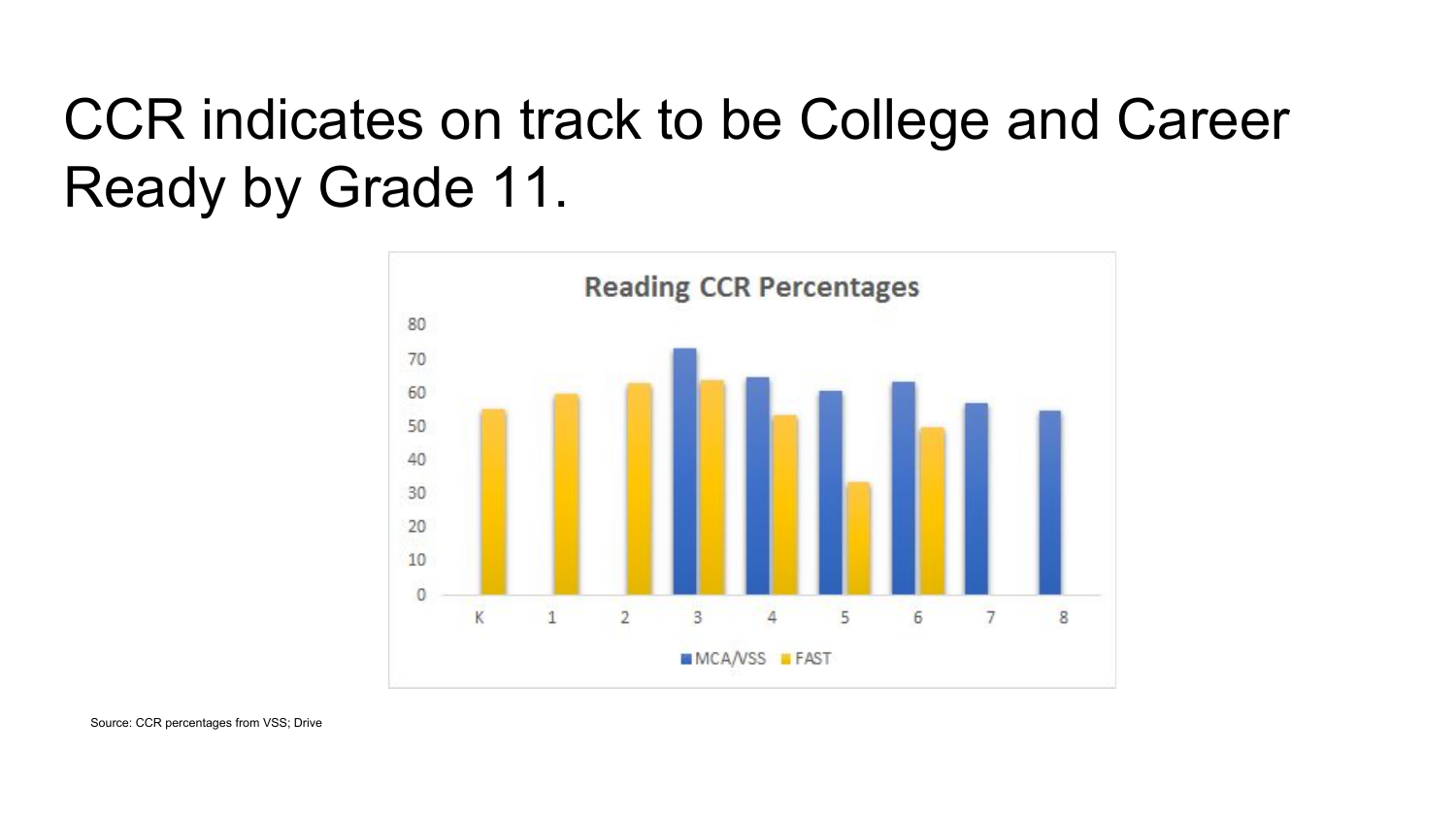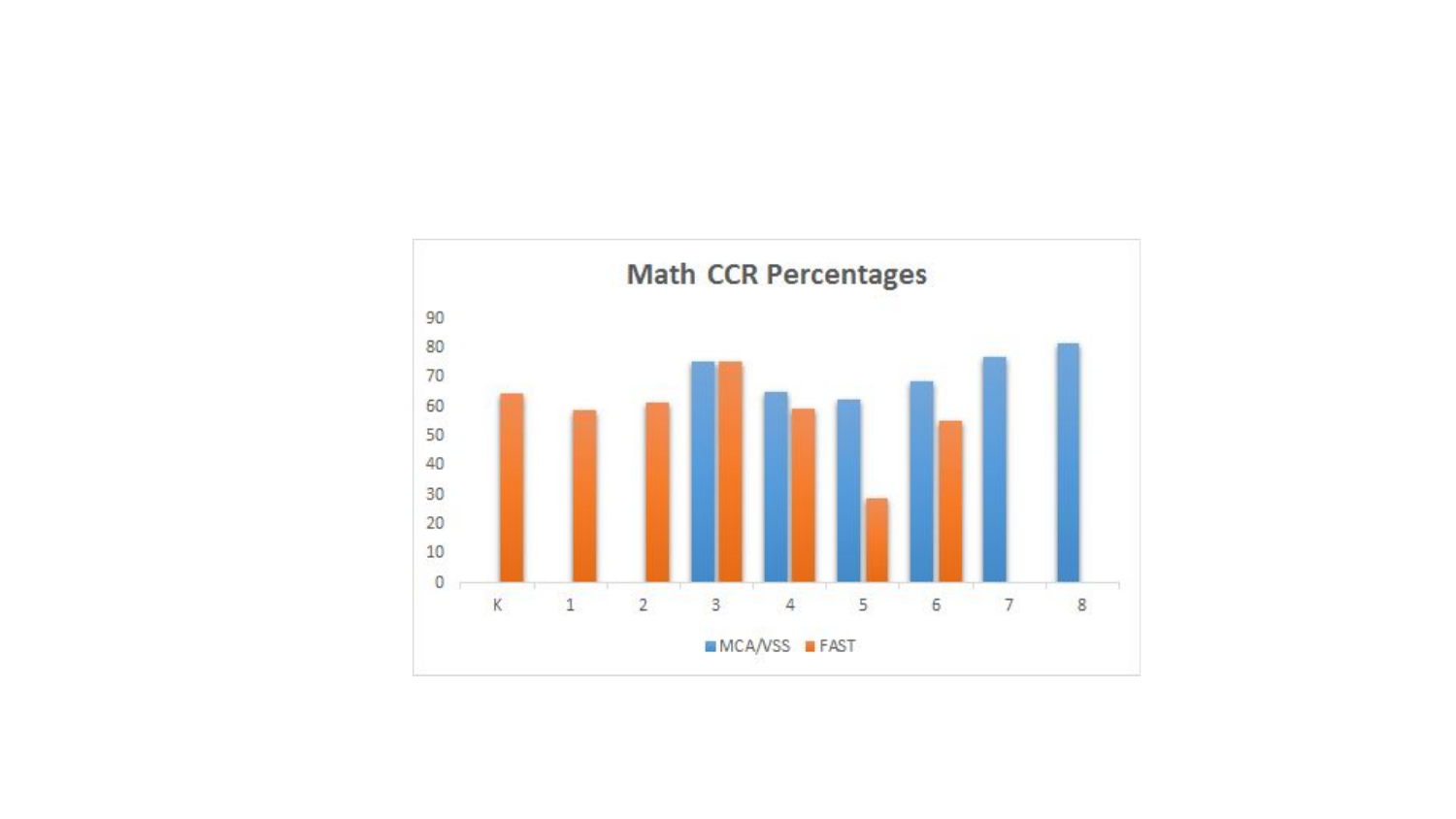# Adequate Yearly Progress

AYP - Another accountability measure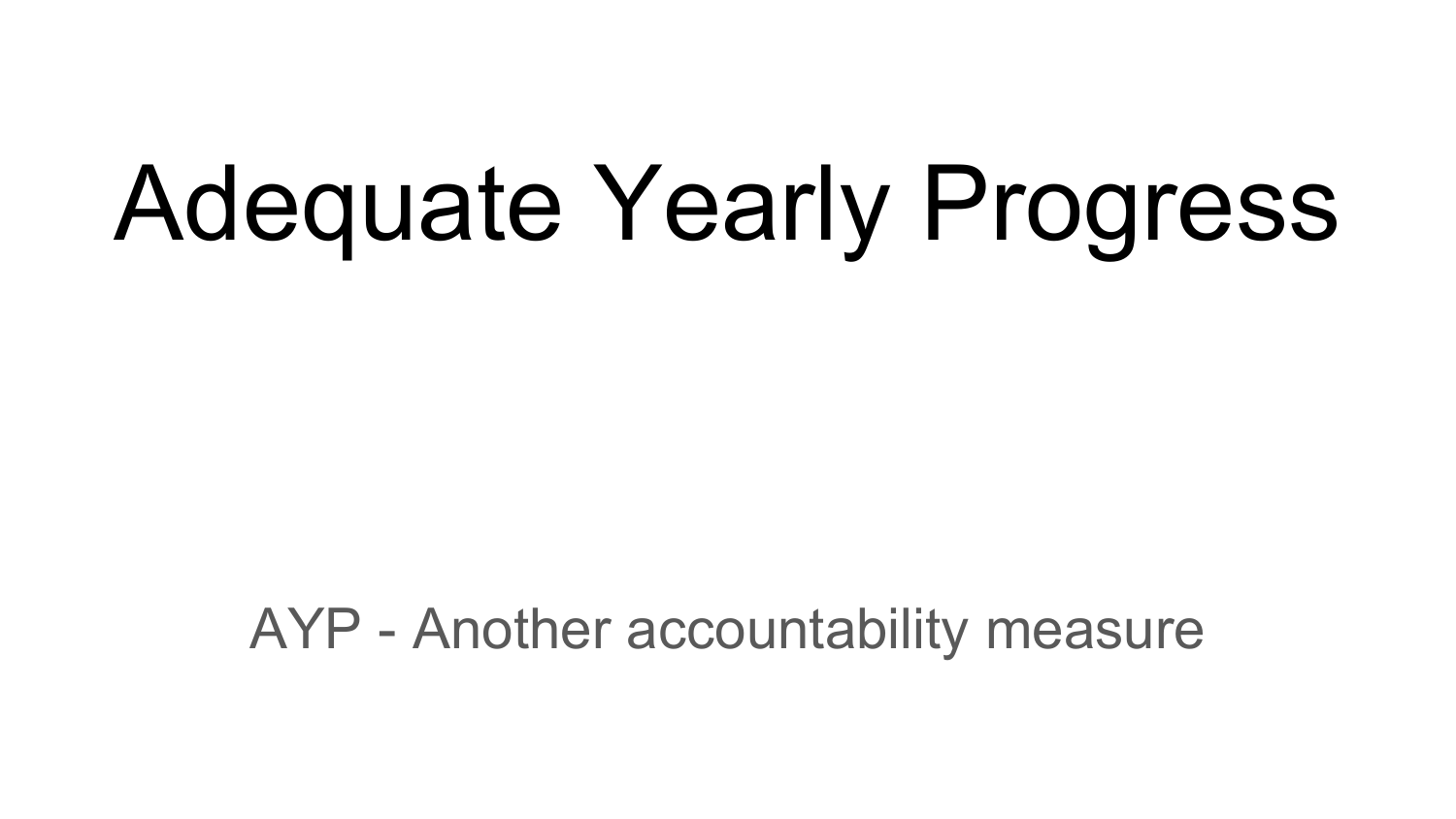#### AYP

**Participation** 

**Proficiency** 

**Attendance** 

4 Subgroups - All Students; White, non-Hispanic; SPED; FRPL

Math and Reading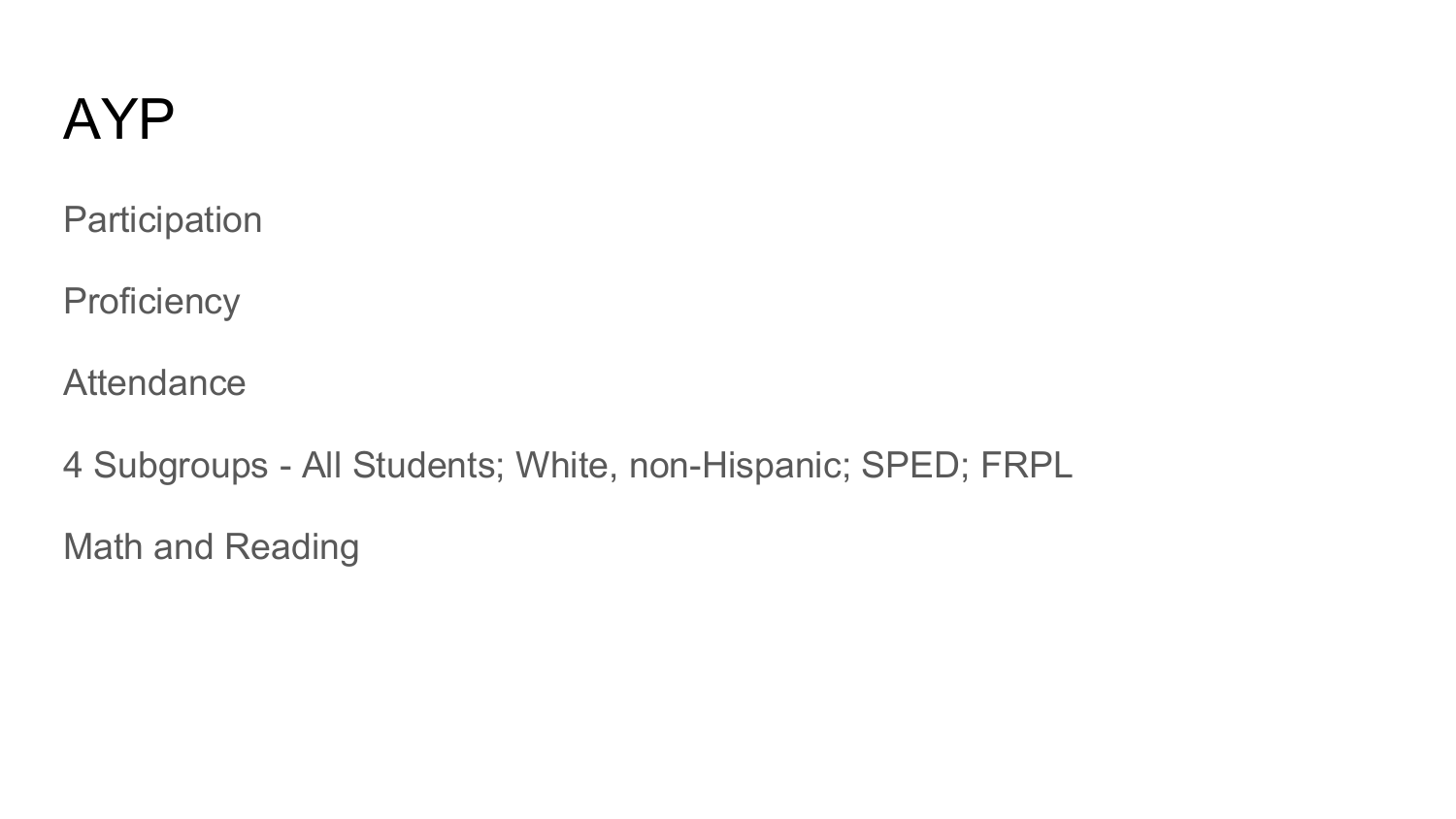#### AYP

Elementary School - Making AYP

Middle School - Making AYP

High School - Not Making AYP

Below the index target in Proficiency in Reading with 80.79 (Target: 83.32)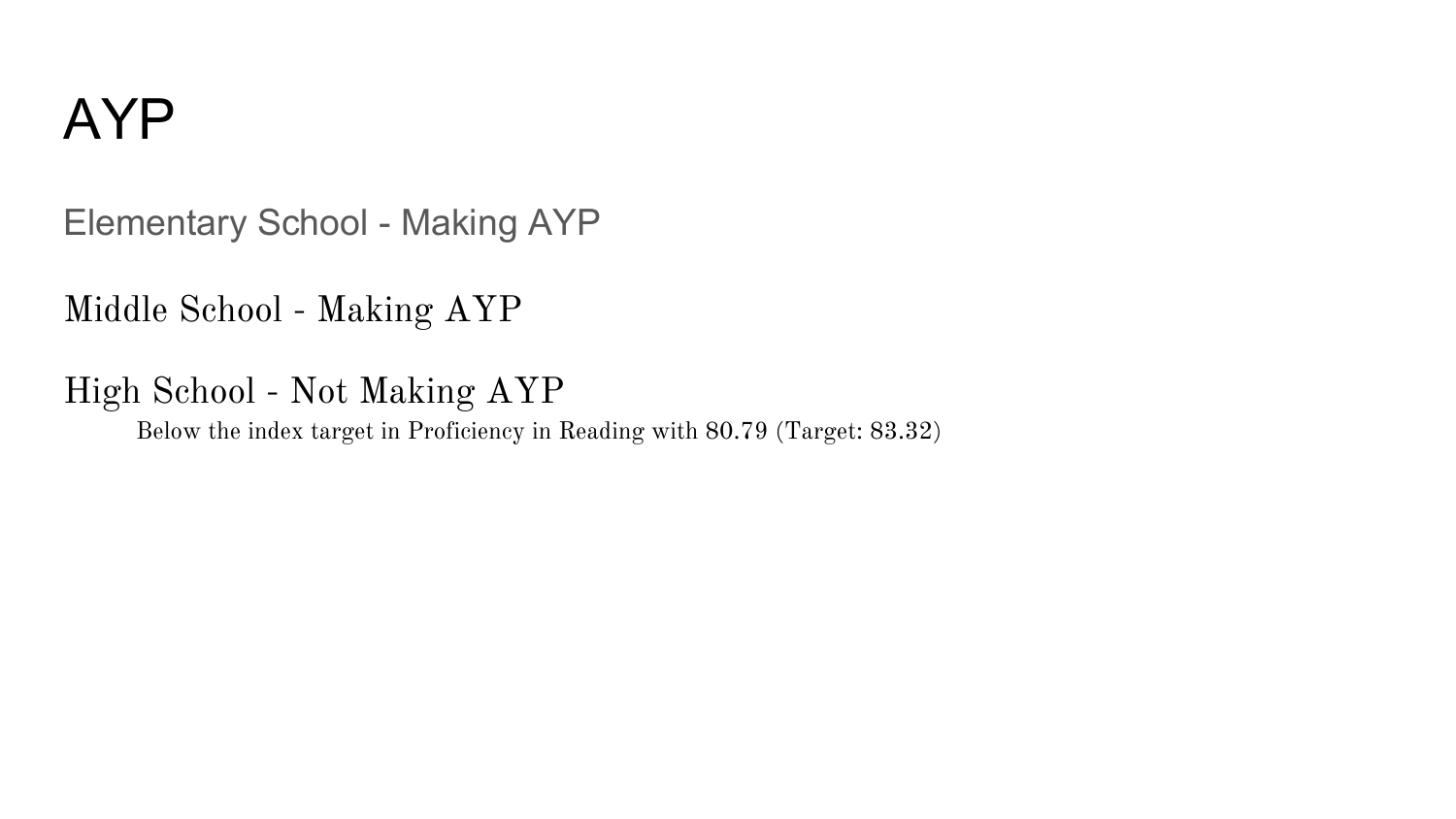# **Other Accountability Results**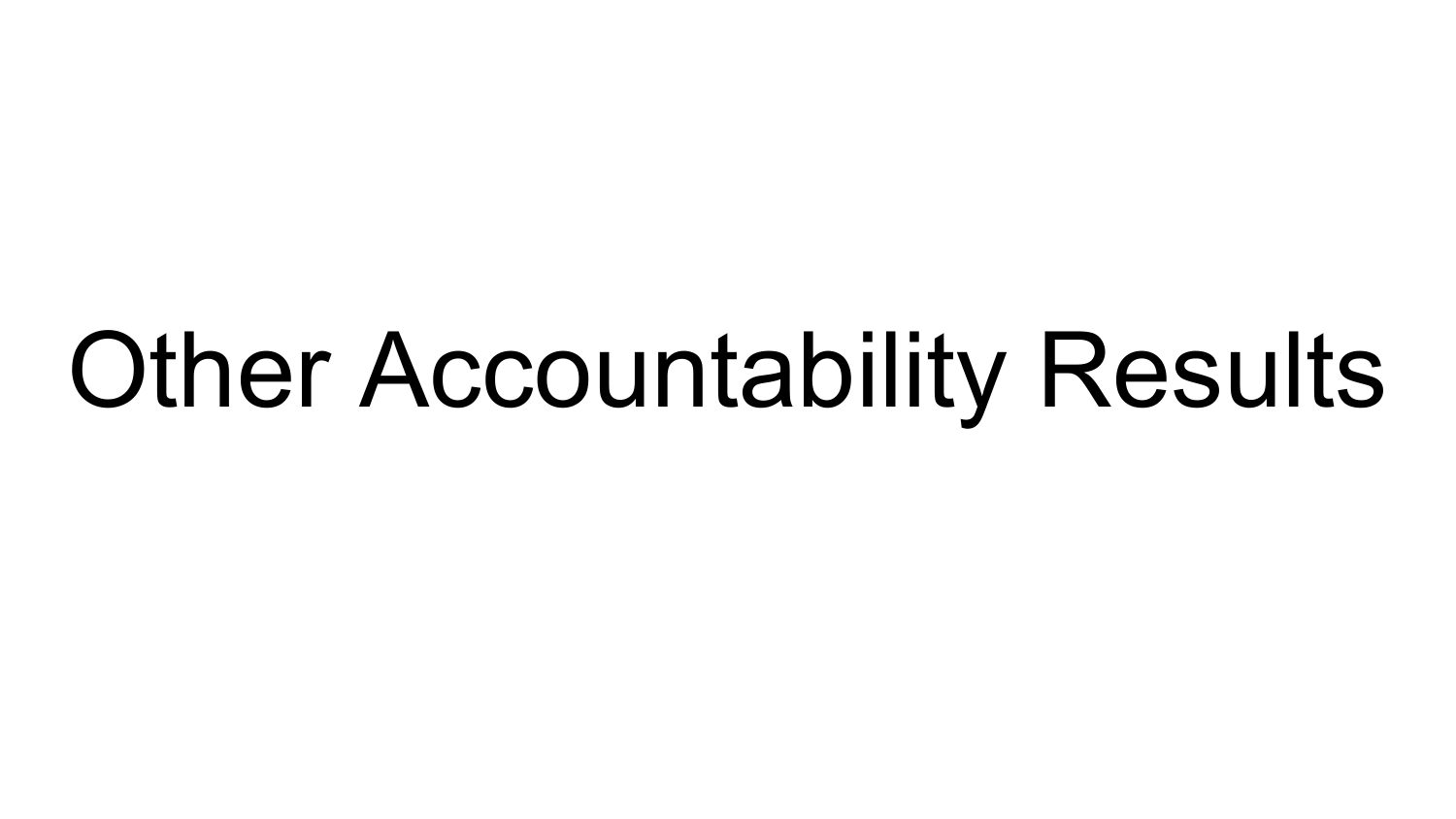#### 2016 ACT

Avg.

Delano 22.7 State 21.1 National 20.8

Note that 2016 was the only year the MN required ALL students to take the ACT exam.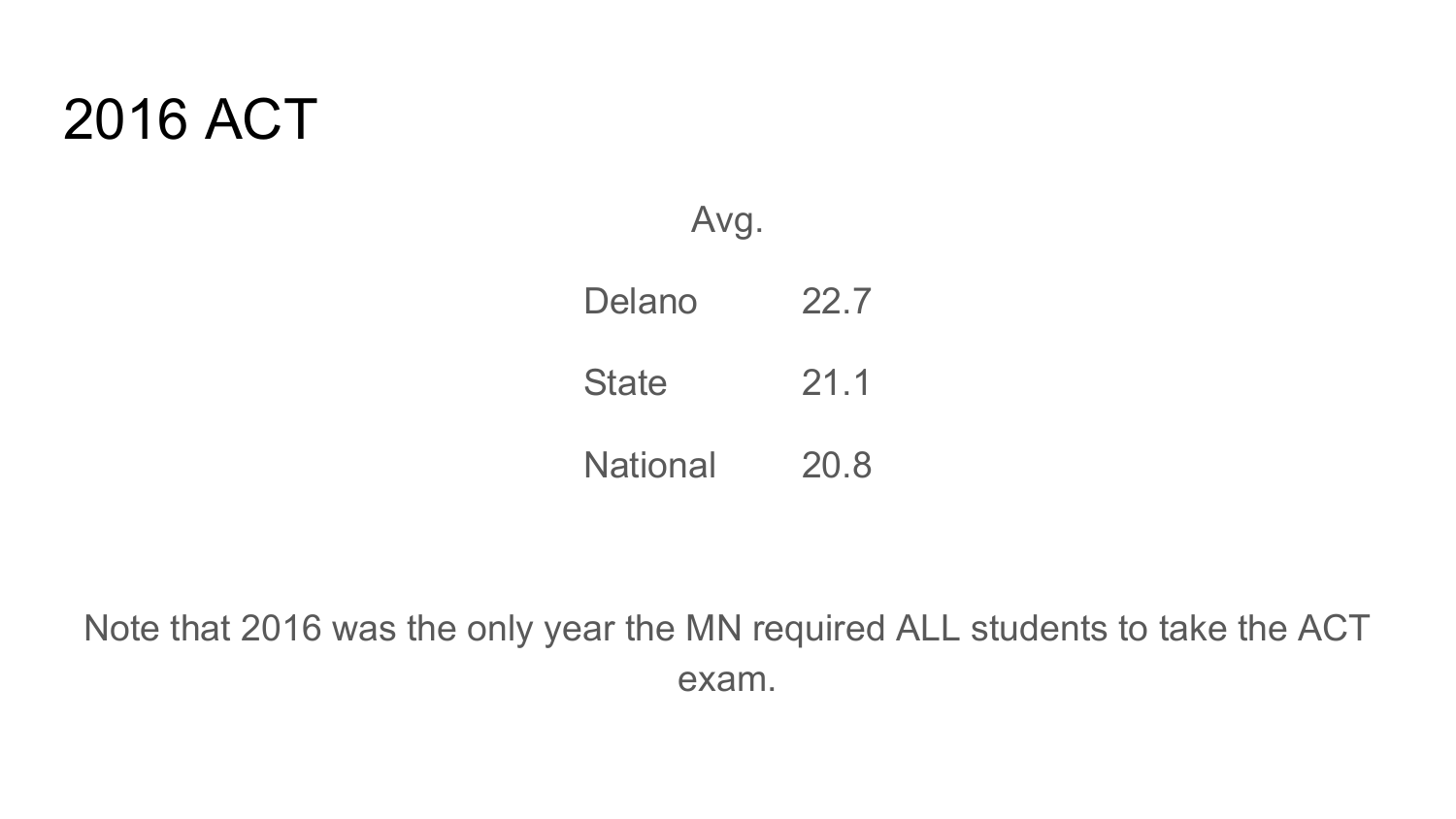#### AP Test Results



#### Percent with 3 or above

AP Class

\*Denotes 1st year of Class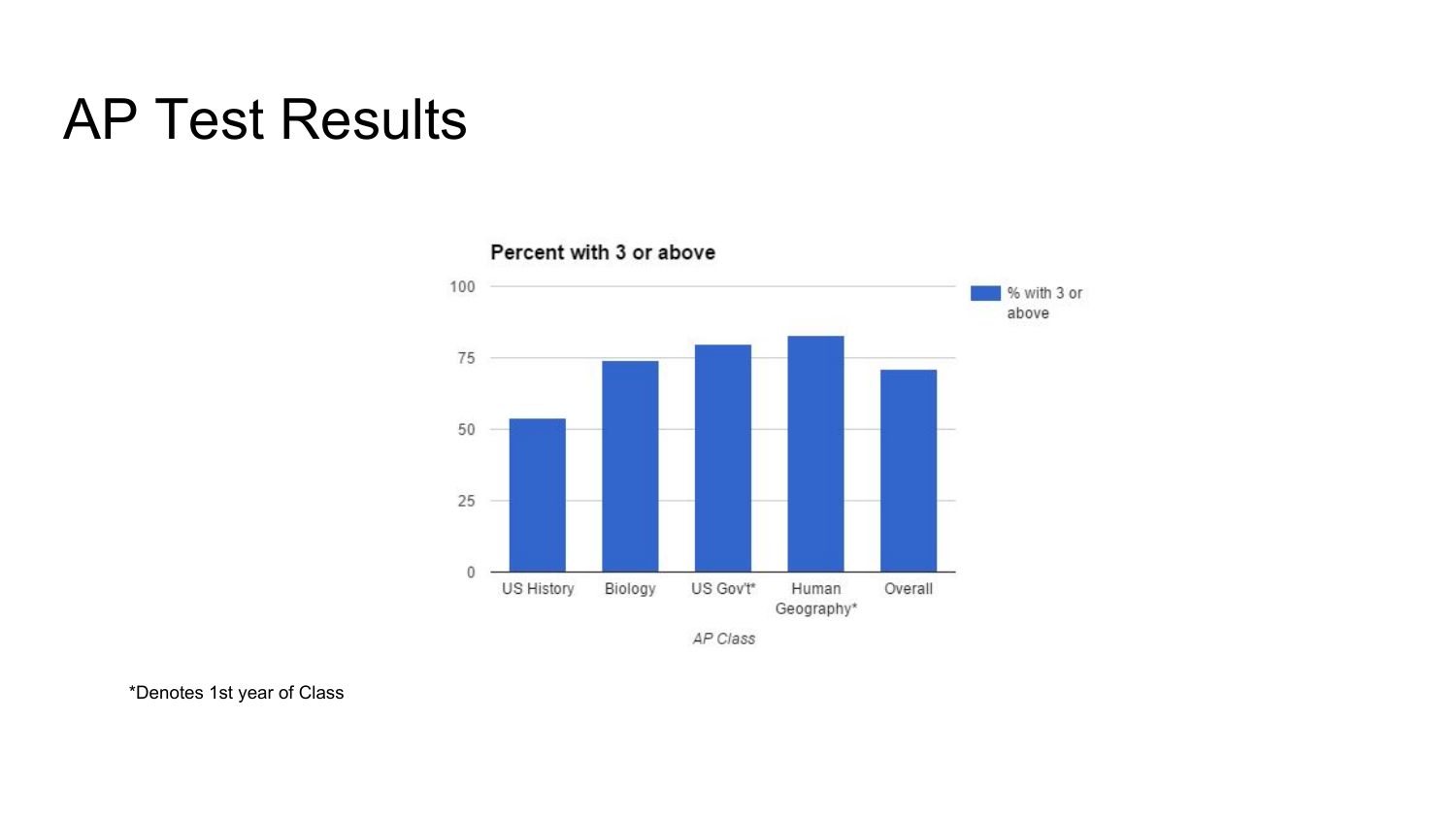#### Local Assessment Results (FAST)

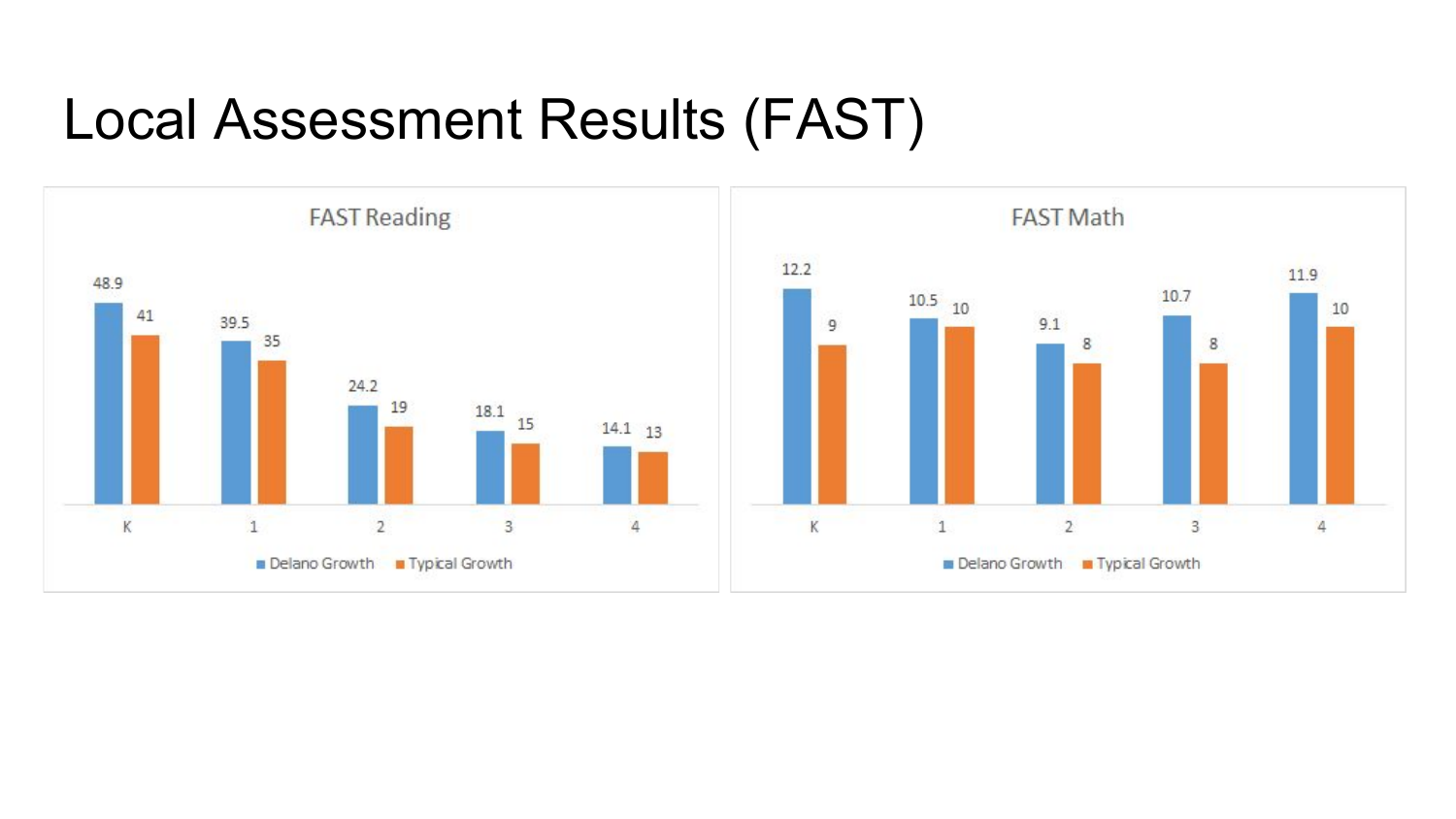#### 2016 FAST

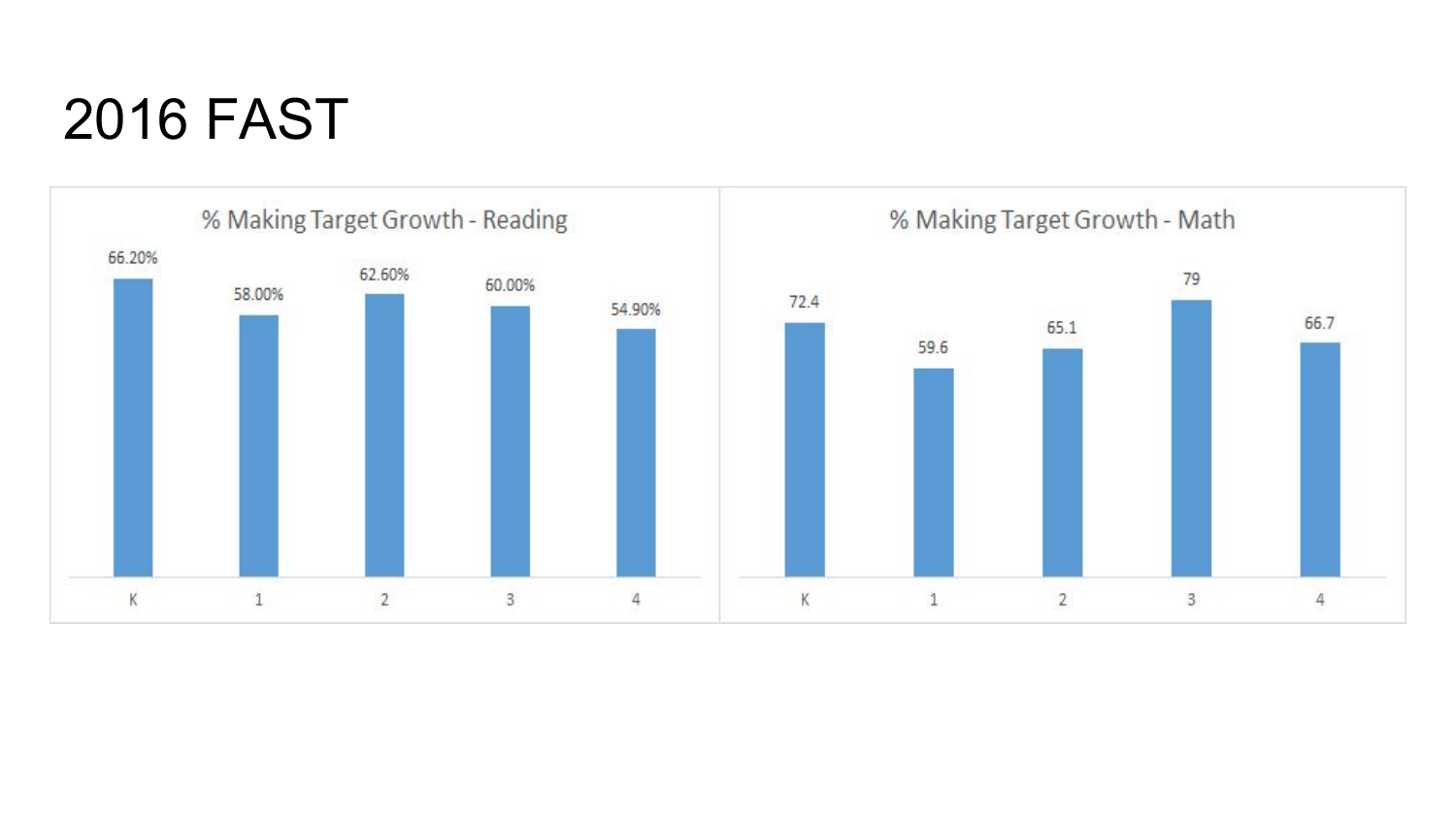### After High School Info:

| Graduates of 2015 |     | 2016 |
|-------------------|-----|------|
| 4 Yr College 59%  |     | 60%  |
| 2 Yr/Tech         | 18% | 20%  |
| <b>Work</b>       | 11% | 9%   |
| <b>Undecided</b>  | 9%  | 3%   |
| Other             | 1%  | 1%   |
| <b>Military</b>   | 1%  | 4%   |
|                   |     |      |

Unofficial count

In 2014 77% of DHS students enrolled in college while 69% of MN graduates enrolled in college (Source: MN SLEDS)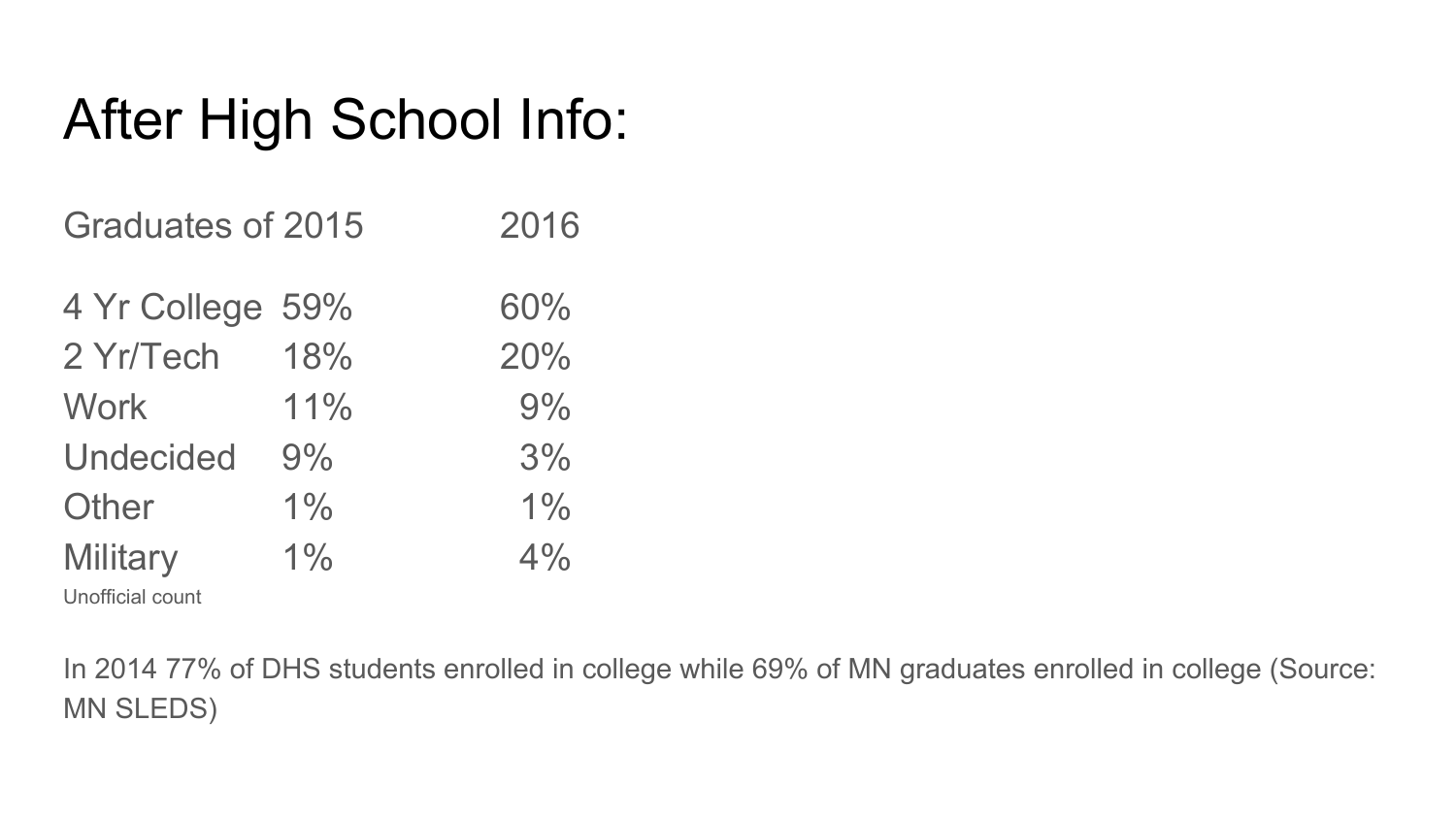## 2012 Graduate Data

Starting College or Persisting as of:

|        | <b>State</b> | Delano |
|--------|--------------|--------|
| 2nd yr | 84%          | 90%    |
| 3rd yr | 71%          | 77%    |
| 4th Yr | 58%          | 62%    |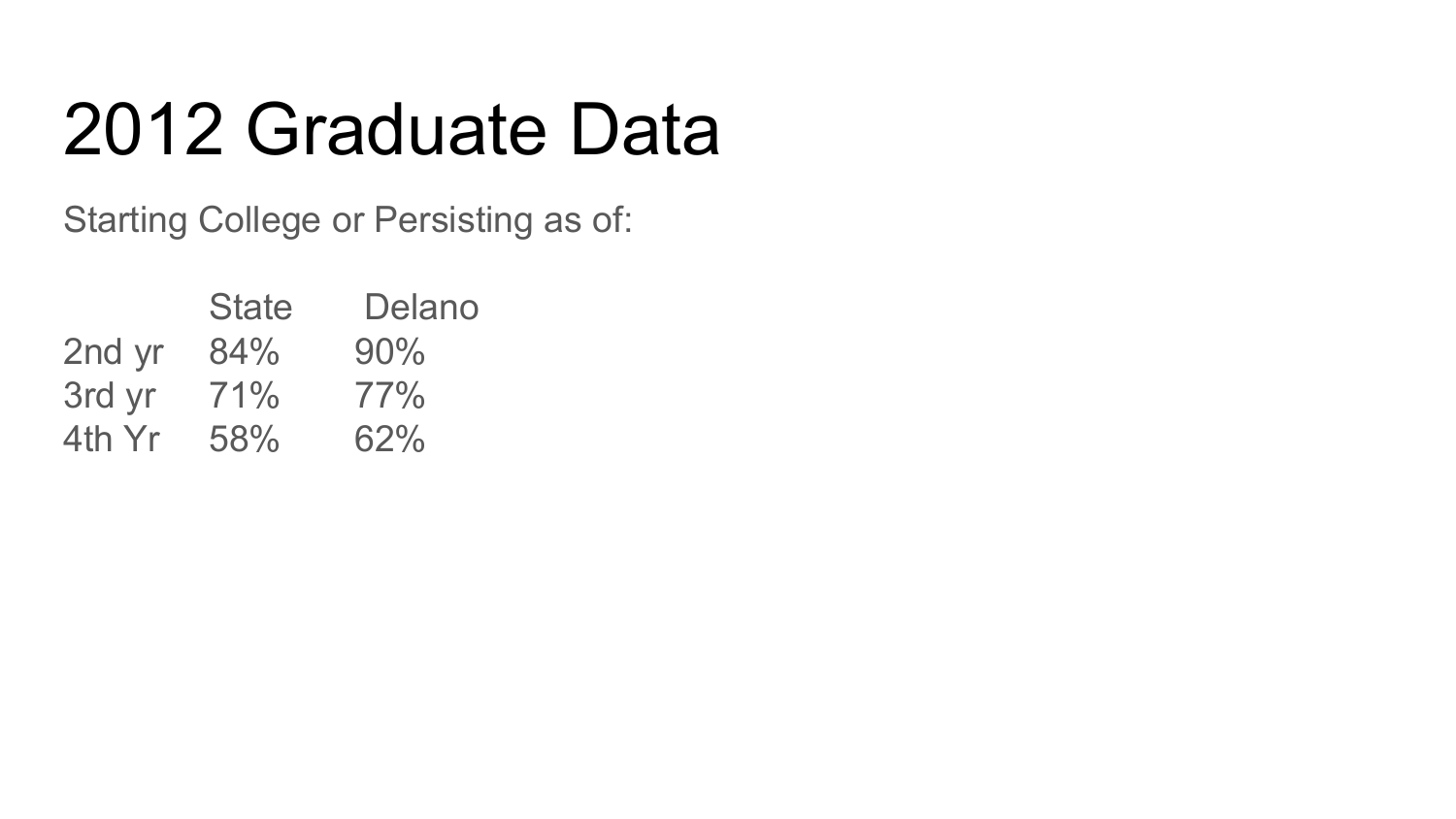## 2011 Graduate Data

Completing a Degree or Certificate in:

| $1-4$ yrs     |              | <b>Any Time</b> |                     |
|---------------|--------------|-----------------|---------------------|
| $32\%$ $34\%$ | State Delano | $38\%$          | State Delano<br>43% |

Data Source: MDE SLEDS website.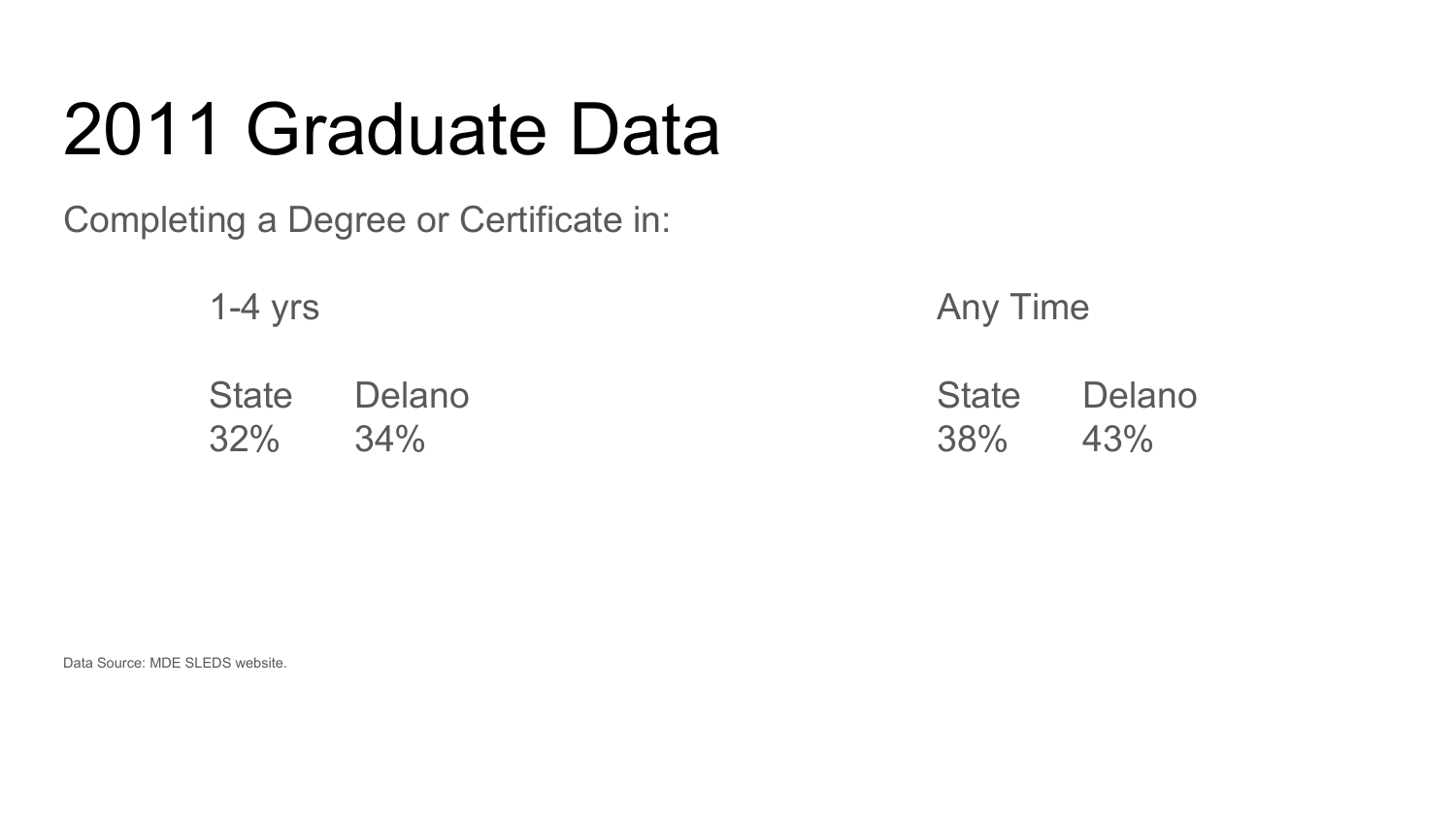# Staff Development Report 2015-16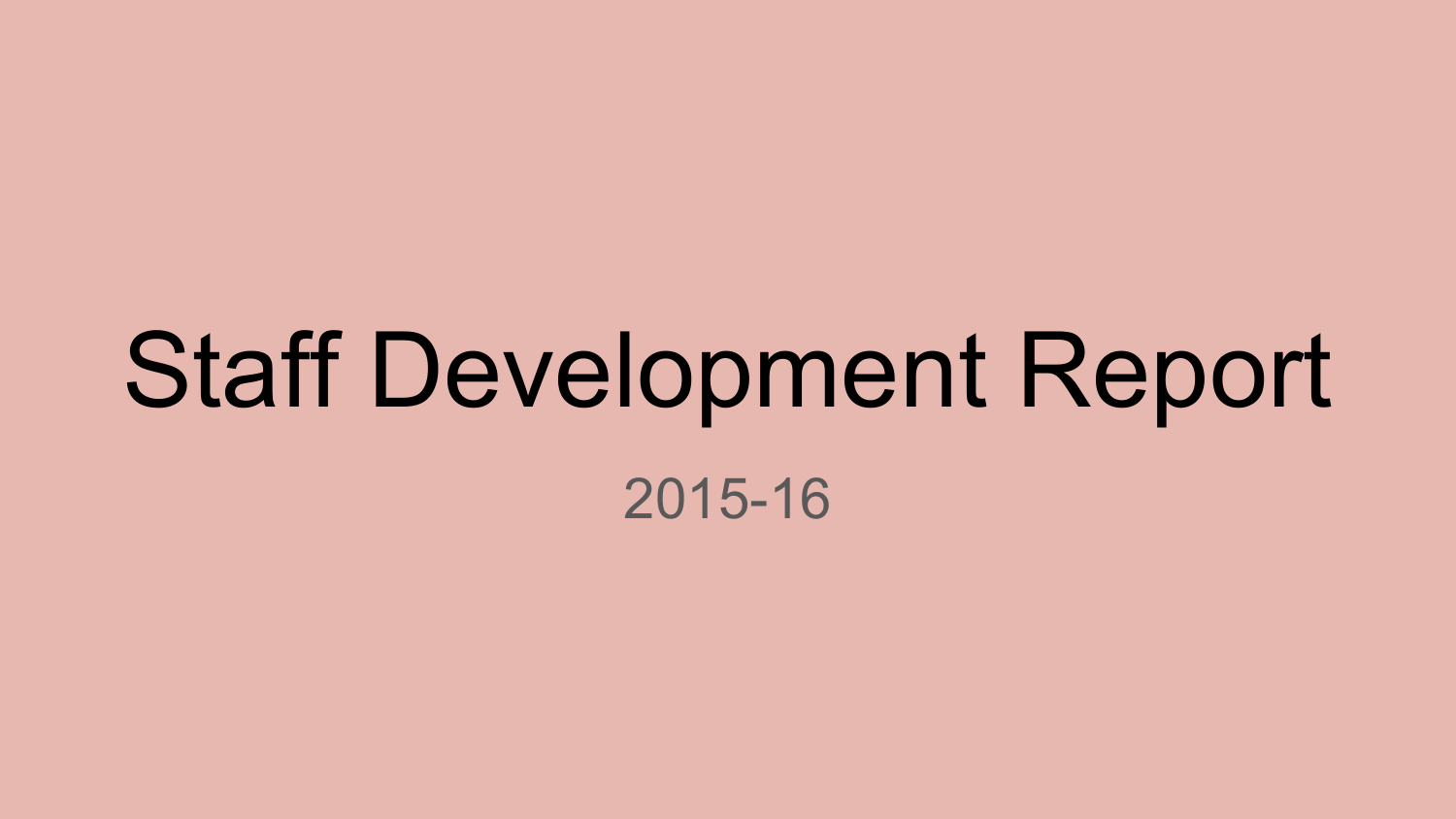#### Professional Development Committee Members

- 1. Shane Baughman Social Studies Teacher
- 2. Matt Schoen Superintendent
- 3. Jeremy Wenzel Social Studies Teacher
- 4. Seth Potter Middle School PE Teacher
- 5. Gwen Briesemeister G/T Teacher
- 6. Teresa Langton Grade 3 Teacher
- 7. Charlene Warne Grade 3 Teacher
- 8. Ginny Schuelke SPED Teacher
- 9. Caroline Milano Parent/School Board Rep.
- 10. Barry Voight MS Principal
- 11. Steve Heil HS Principal
- 12. Darren Schuler ES Principal
- 13. Joe Vieau Curriculum Director
- 14. Meghan Gibas English Teacher
- 15. Monica Kunkel HS Media Specialist
- 16. Jane Shaffer ECFE Director
- 17. Becca Seiberlich TCK Coordinator
- 18. Mary Somers MS Speech Teacher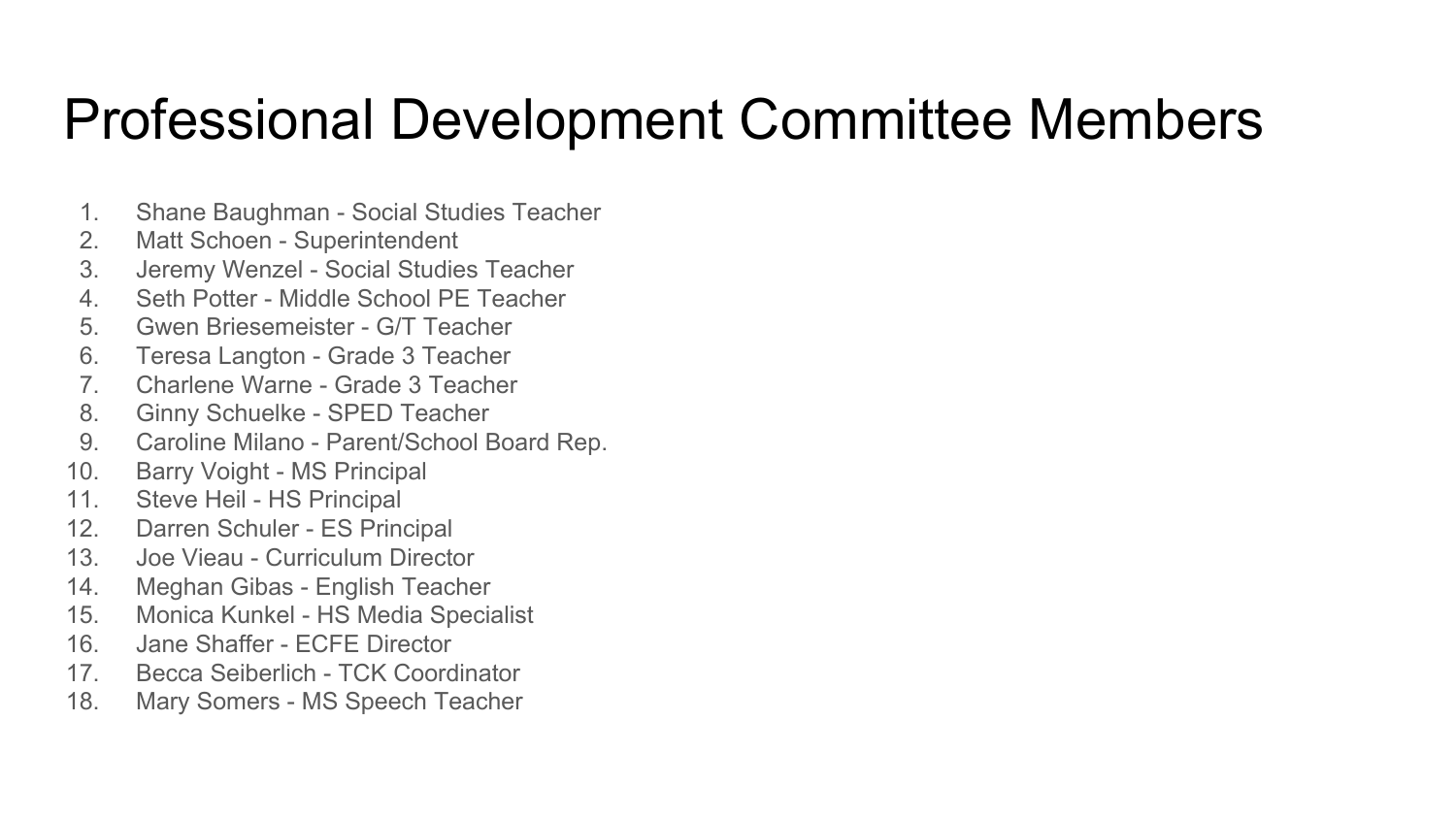#### District PD Goals:

**GOAL 1:** Provide 6 hours of professional development time to discuss an aligned Curriculum Map for pre-K-12.

**FINDINGS:** Time was provided to staff and progress was made on our curriculum maps. We are approximately 95% completed with mapping our classes

**IMPACT ON STUDENT LEARNING:** This process insures that students are receiving all standards and benchmarks throughout the curricula.

**IMPACT ON TEACHER PRACTICE:** This will continue to evolve at the maps are completed and departments begin discussions focusing on the curriculum and their evidence of student learning.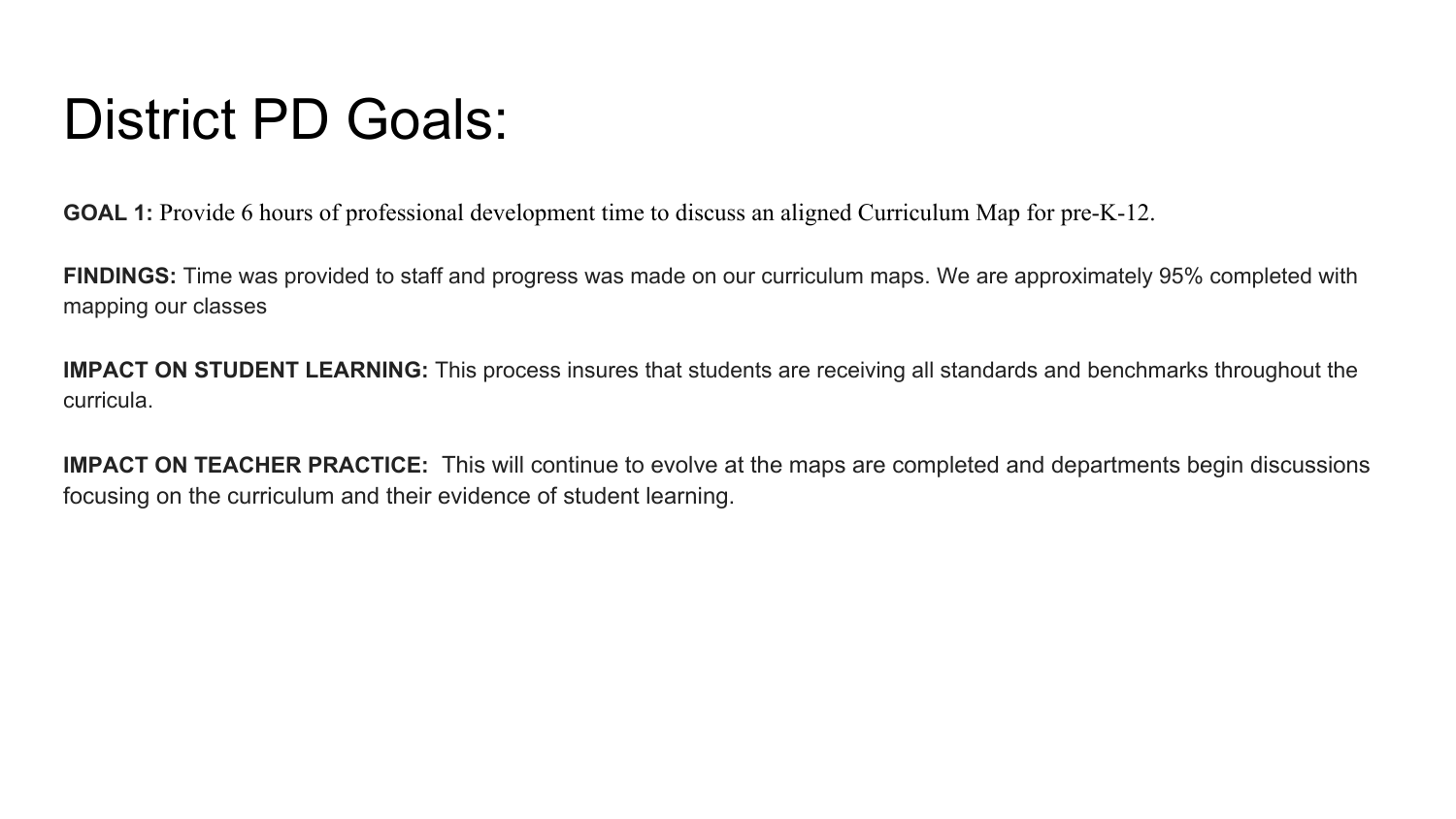#### District PD Goals:

**GOAL 2:** Research Professional Learning Communities (PLC) and Train Collaborative Coaches

**FINDINGS:** A group of teacher attended a PLC conference during the summer. They

**IMPACT ON STUDENT LEARNING:** This will be determined as the PLC model is implemented.

**IMPACT ON TEACHER PRACTICE:** Teachers will begin discussion evidence of learning more as this model evolves.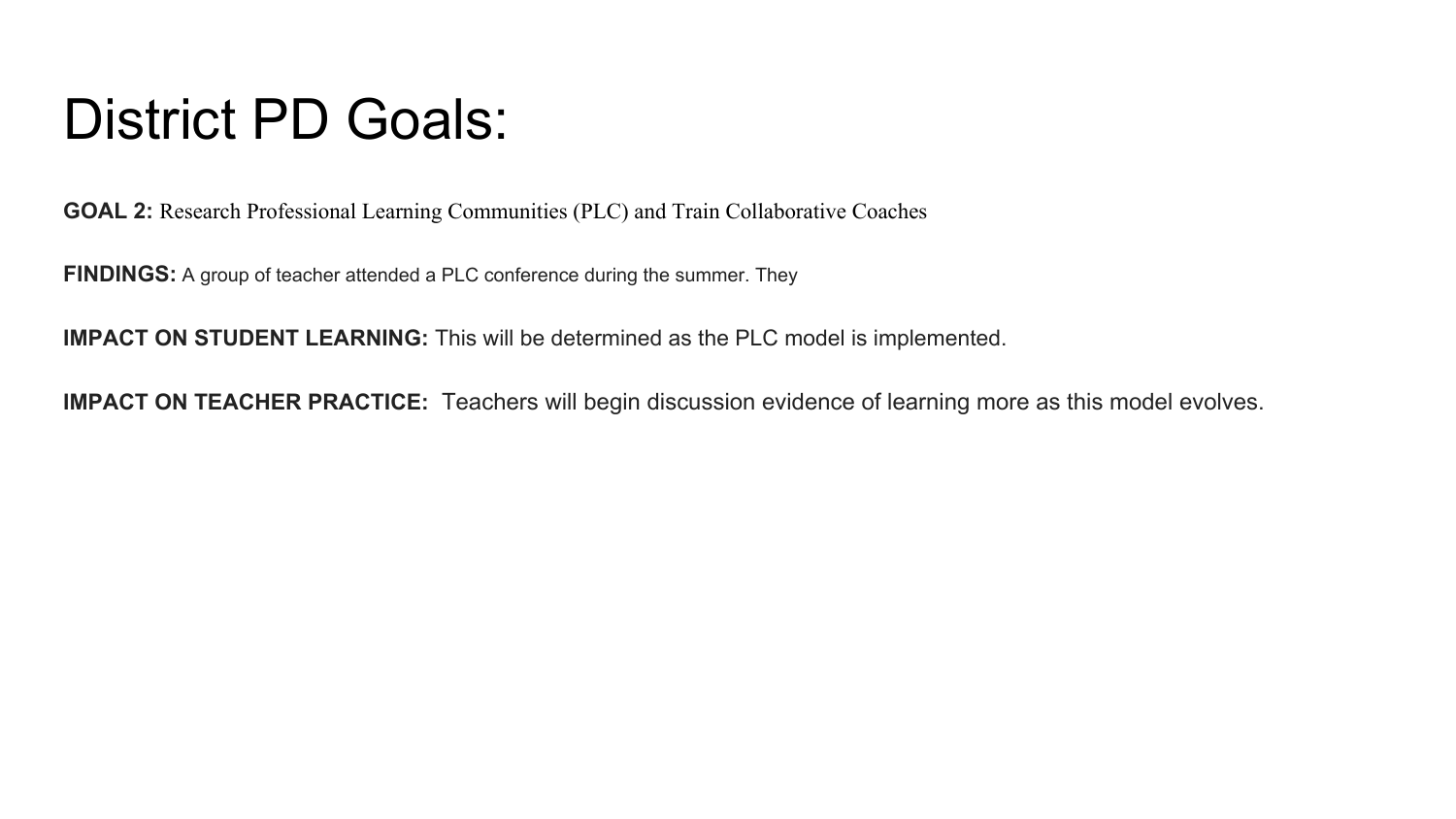#### District PD Goals:

**GOAL 3:** All staff will implement Google communication tools such as Gmail, Calendar & Contacts. Provide 6 hours of Google Training to assist staff in using Google education such as Web-based learning tools that provide free access to storytelling, concept mapping, video editing and visual presentation tools.

FINDINGS: This was the first year after converting from Microsoft to Google. Training was provided regularly at each building to ensure a smooth transition.

**IMPACT ON STUDENT LEARNING:** Students are now afforded the opportunity to complete their school work and turn it in digitally.

**IMPACT ON TEACHER PRACTICE:** The impact on teacher practice will continue to be developed as staff become more familiar with the capacity of Google Classroom.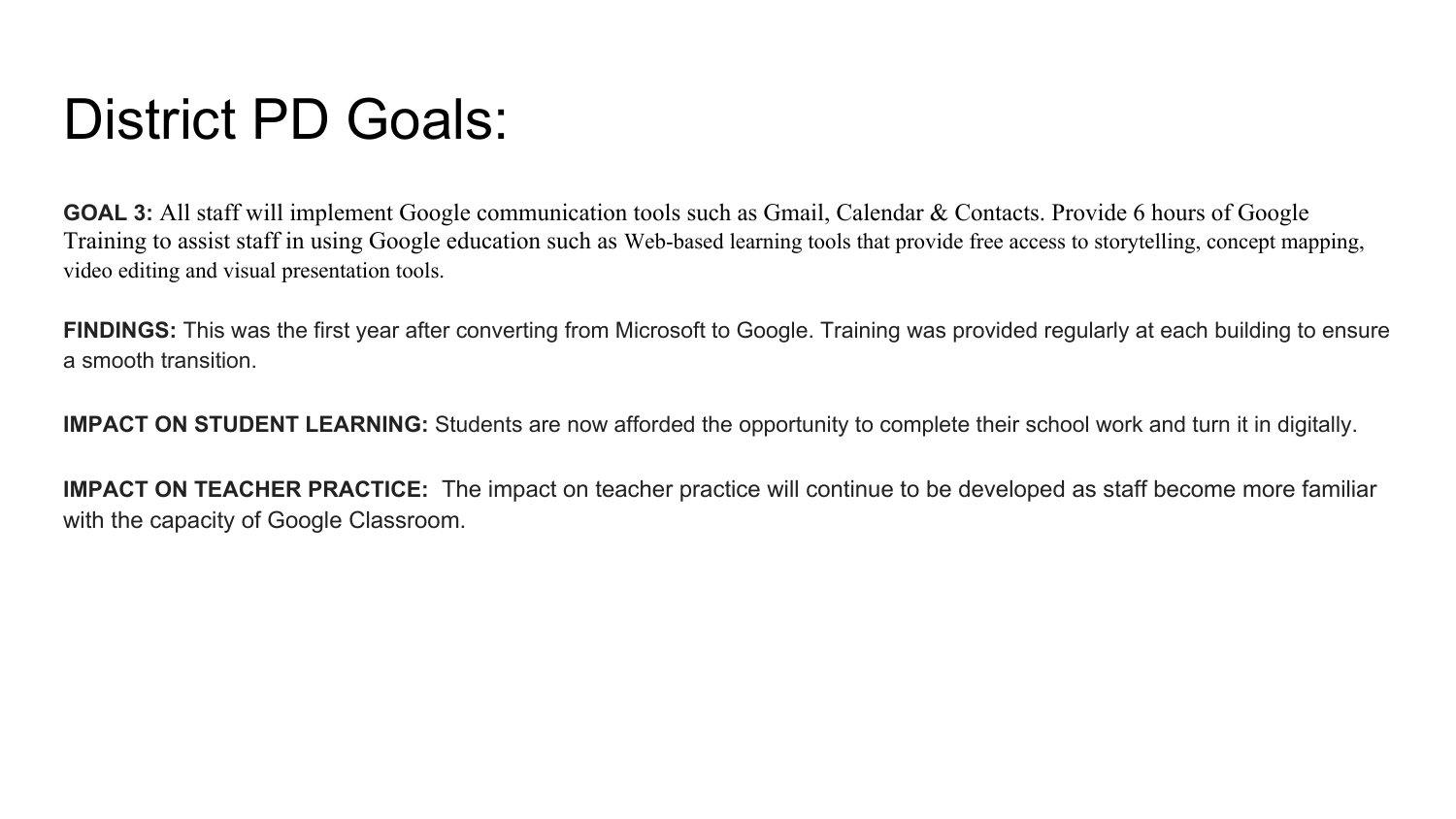#### Elementary School PD Goal:

**GOAL:** Provide training for staff in the area of reading Tier I intervention.

**FINDINGS:** Staff were trained with the PRESS model and two teacher manuals were provided for each grade level.

**IMPACT ON STUDENT LEARNING:** This assisted in the identification of students in need of intervention as well as the specific reading area of focus.

**IMPACT ON TEACHER PRACTICE:** Teachers need to implement the assessments as provided in the manual to determine student placement and progress.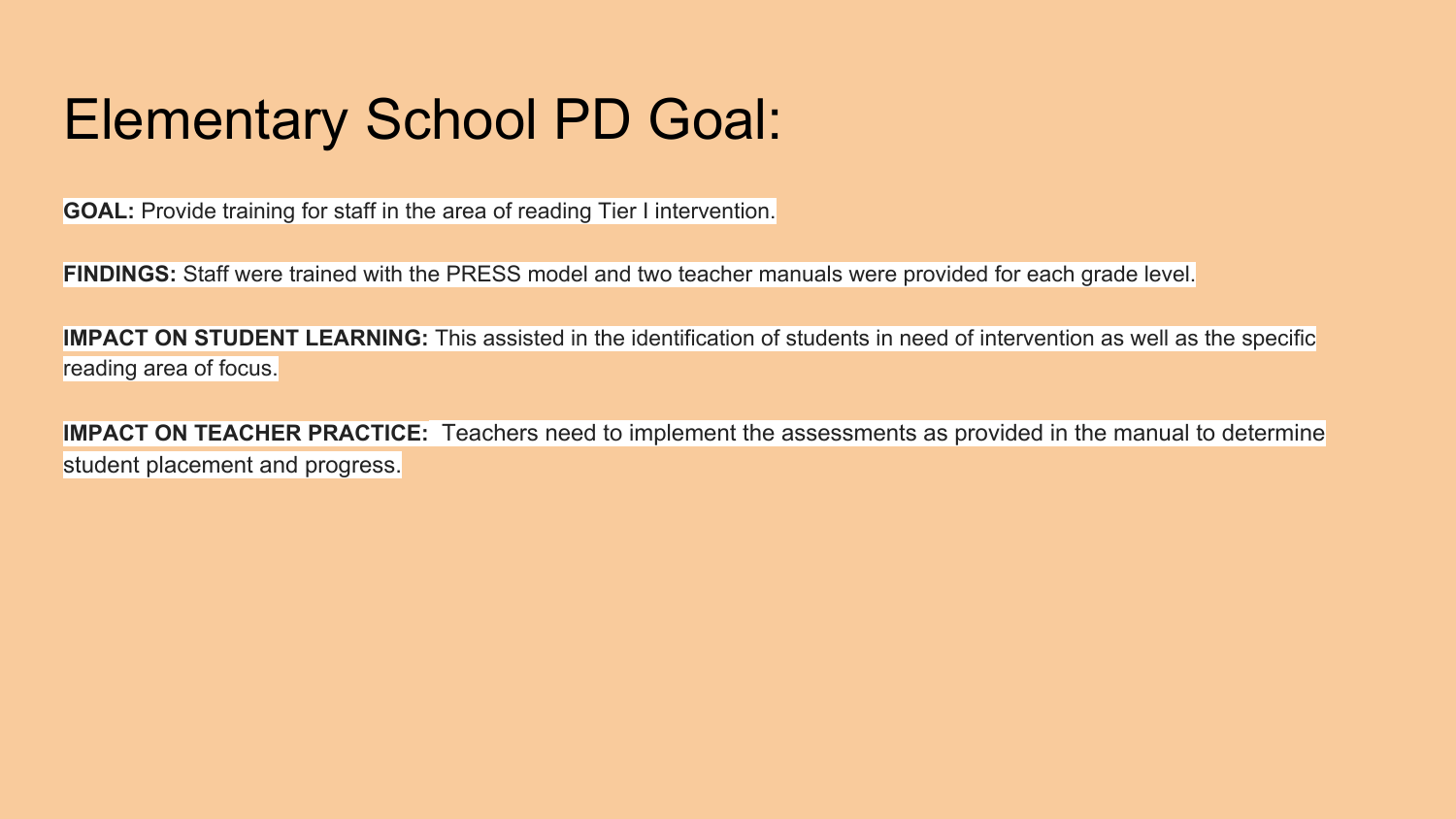#### Middle School PD Goal:

**Goal:** Conduct staff training on reading instruction / reading in the content areas

The goal aligns with the curriculum piece of the strategic plan and supports the SIP/Q Comp goal. It also supports our efforts to reduce the achievement gap.

**FINDINGS:**This goal was met on three occasions - Q Comp sympsosium - Read to Write, Write to Read (January); Q Comp symposium Thinking Maps (February); February Staff Meeting - Reading Strategies flip chart

**IMPACT ON STUDENT LEARNING:** The percentage of all students in grades 5-8 at Delano Middle School who earn an achievement level of Meets the Standards or Exceeds the Standards on the Reading MCA will increase from 74.6% from the spring of 2015 to the spring of 2016 to 75.1% MET 79.18%

**IMPACT ON TEACHER PRACTICE:** As a result of this goal, teachers were more cognoscente of incorporating reading strategies within core academic subjects.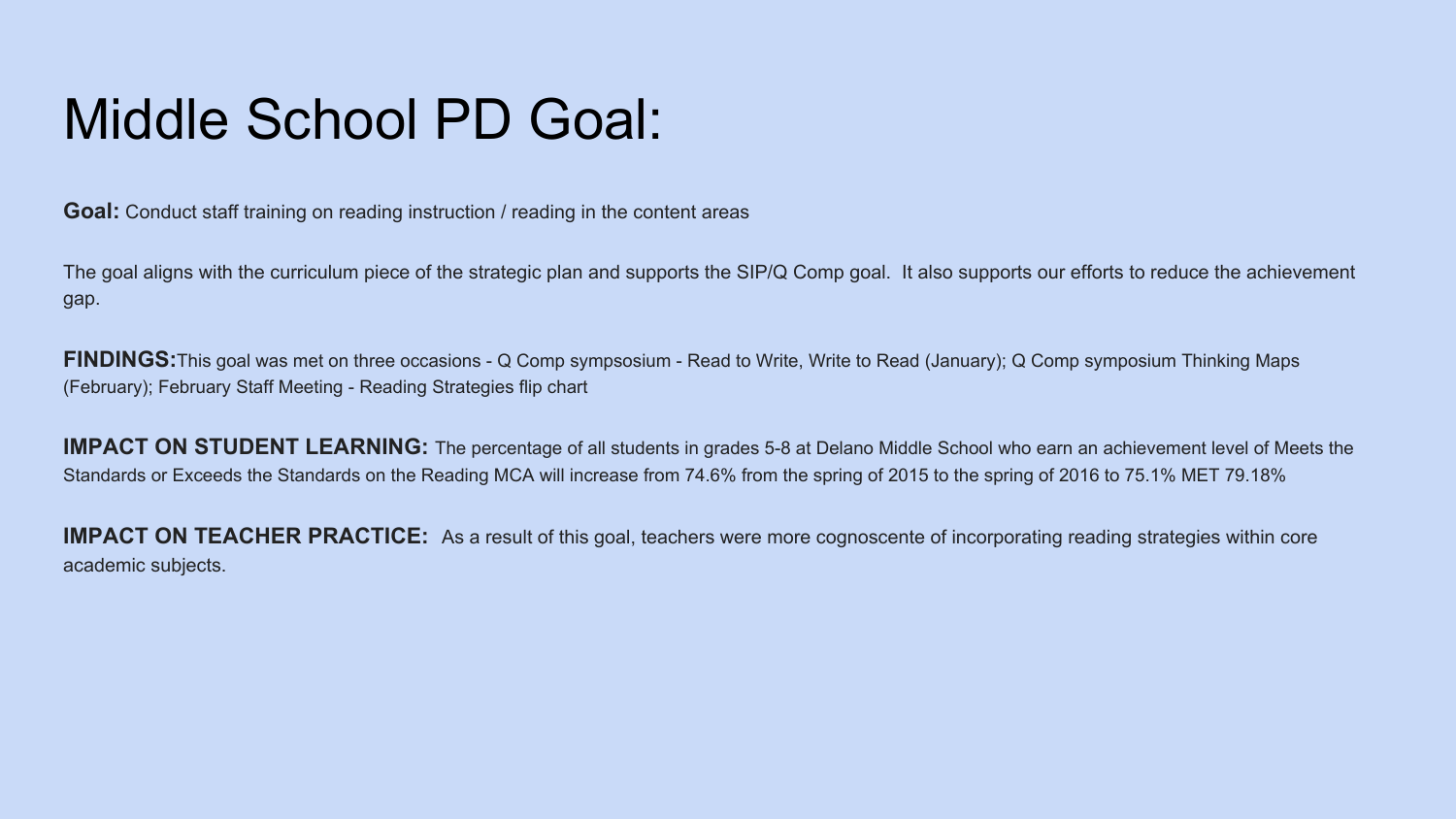#### High School PD Goal:

**GOAL:** The school site goal of increasing MCA scores while decreasing the learning gap for FRLP and SPED aligned with the PD goal of improving teacher abilities

**FINDINGS:** We surpassed the MCA goal by increasing overall student proficiency rate on MCA in mathematics from 61% to 71.4%. We were able to decrease the FRLP and SPED on the MCA's from 0.0627 in 2015 to 0.0114 in 2016.

**IMPACT ON STUDENT LEARNING:** Students grew at or above the average yearly growth with and average growth z-score of 0.051.

**IMPACT ON TEACHER PRACTICE:** Teachers worked on improving tier 2 vocabulary as a school. This would help students in every subject area.